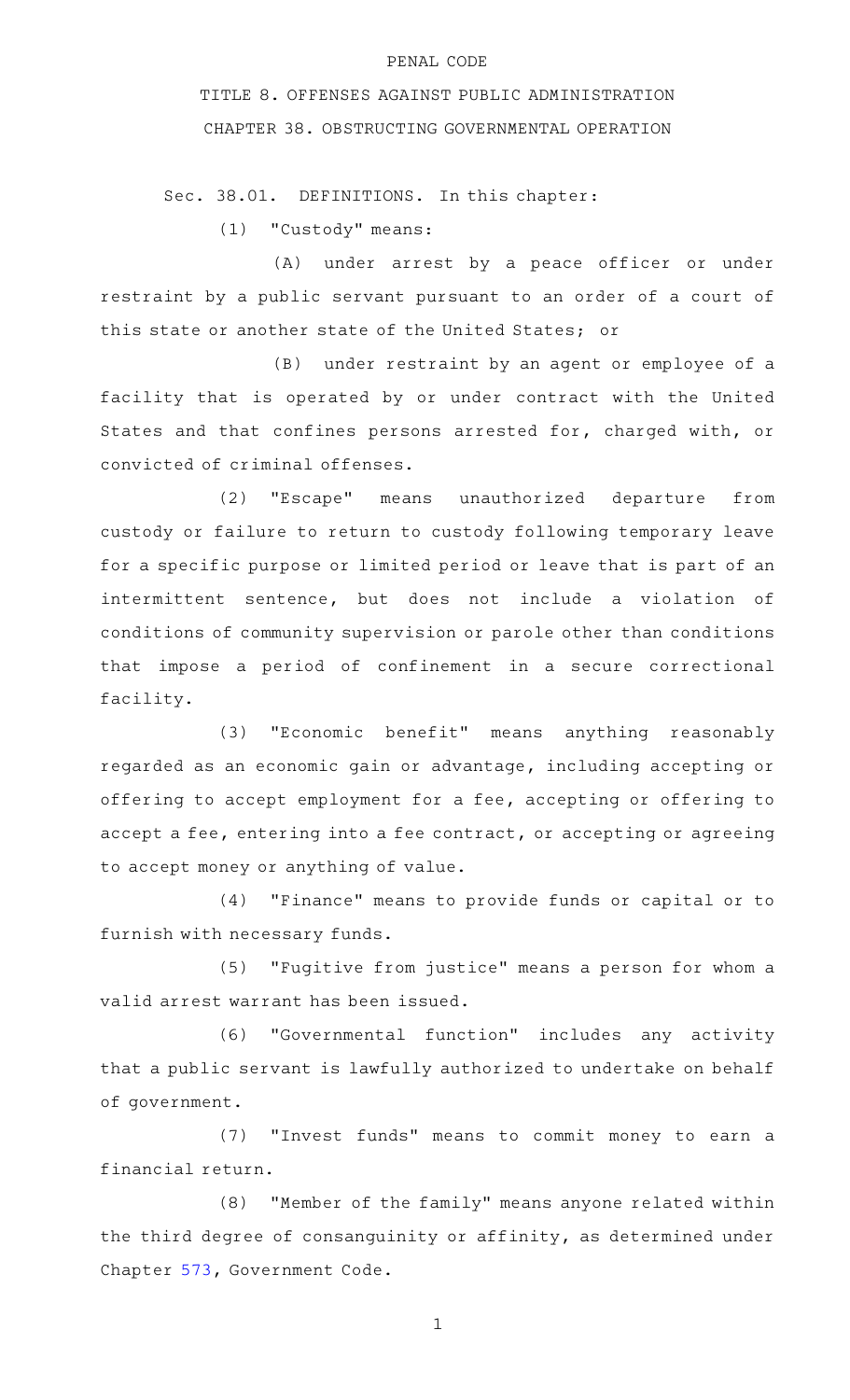(9) "Qualified nonprofit organization" means a nonprofit organization that meets the following conditions:

(A) the primary purposes of the organization do not include the rendition of legal services or education regarding legal services;

(B) the recommending, furnishing, paying for, or educating persons regarding legal services is incidental and reasonably related to the primary purposes of the organization;

(C) the organization does not derive a financial benefit from the rendition of legal services by a lawyer; and

(D) the person for whom the legal services are rendered, and not the organization, is recognized as the client of a lawyer.

(10) "Public media" means a telephone directory or legal directory, newspaper or other periodical, billboard or other sign, radio or television broadcast, recorded message the public may access by dialing a telephone number, or a written communication not prohibited by Section [38.12](http://www.statutes.legis.state.tx.us/GetStatute.aspx?Code=PE&Value=38.12)(d).

(11) "Solicit employment" means to communicate in person or by telephone with a prospective client or a member of the prospective client 's family concerning professional employment within the scope of a professional 's license, registration, or certification arising out of a particular occurrence or event, or series of occurrences or events, or concerning an existing problem of the prospective client within the scope of the professional 's license, registration, or certification, for the purpose of providing professional services to the prospective client, when neither the person receiving the communication nor anyone acting on that person 's behalf has requested the communication. The term does not include a communication initiated by a family member of the person receiving a communication, a communication by a professional who has a prior or existing professional-client relationship with the person receiving the communication, or communication by an attorney for a qualified nonprofit organization with the organization 's members for the purpose of educating the organization 's members to understand the law, to recognize legal problems, to make intelligent selection of legal counsel, or to use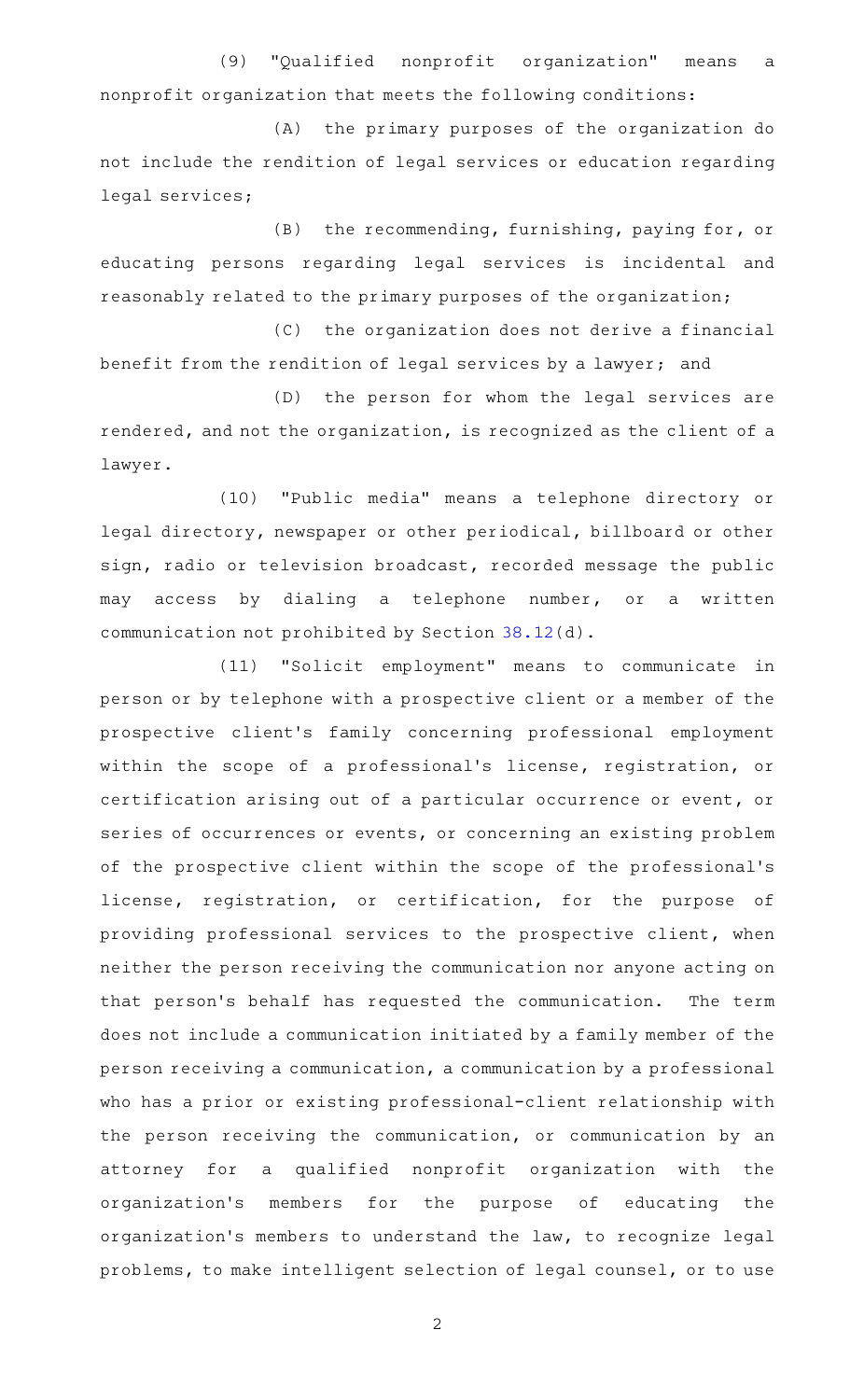available legal services. The term does not include an advertisement by a professional through public media.

(12) "Professional" means an attorney, chiropractor, physician, surgeon, private investigator, or any other person licensed, certified, or registered by a state agency that regulates a health care profession.

Acts 1973, 63rd Leg., p. 883, ch. 399, Sec. 1, eff. Jan. 1, 1974. Amended by Acts 1989, 71st Leg., ch. 866, Sec. 1, eff. Sept. 1, 1989; Acts 1991, 72nd Leg., ch. 14, Sec. 284(14), eff. Sept. 1, 1991; Acts 1991, 72nd Leg., ch. 561, Sec. 42, eff. Aug. 26, 1991; Acts 1993, 73rd Leg., ch. 723, Sec. 1, eff. Sept. 1, 1993; Acts 1993, 73rd Leg., ch. 900, Sec. 1.01, eff. Sept. 1, 1994; Acts 1995, 74th Leg., ch. 76, Sec. 5.95(27), eff. Sept. 1, 1995; Acts 1995, 74th Leg., ch. 321, Sec. 1.103, eff. Sept. 1, 1995; Acts 1997, 75th Leg., ch. 293, Sec. 2, eff. Sept. 1, 1997; Acts 1997, 75th Leg., ch. 750, Sec. 1, eff. Sept. 1, 1997.

Sec. 38.02. FAILURE TO IDENTIFY. (a) A person commits an offense if he intentionally refuses to give his name, residence address, or date of birth to a peace officer who has lawfully arrested the person and requested the information.

(b) A person commits an offense if he intentionally gives a false or fictitious name, residence address, or date of birth to a peace officer who has:

 $(1)$  lawfully arrested the person;

(2) lawfully detained the person; or

(3) requested the information from a person that the peace officer has good cause to believe is a witness to a criminal offense.

(c) Except as provided by Subsections (d) and (e), an offense under this section is:

(1) a Class C misdemeanor if the offense is committed under Subsection (a); or

(2) a Class B misdemeanor if the offense is committed under Subsection (b).

(d) If it is shown on the trial of an offense under this section that the defendant was a fugitive from justice at the time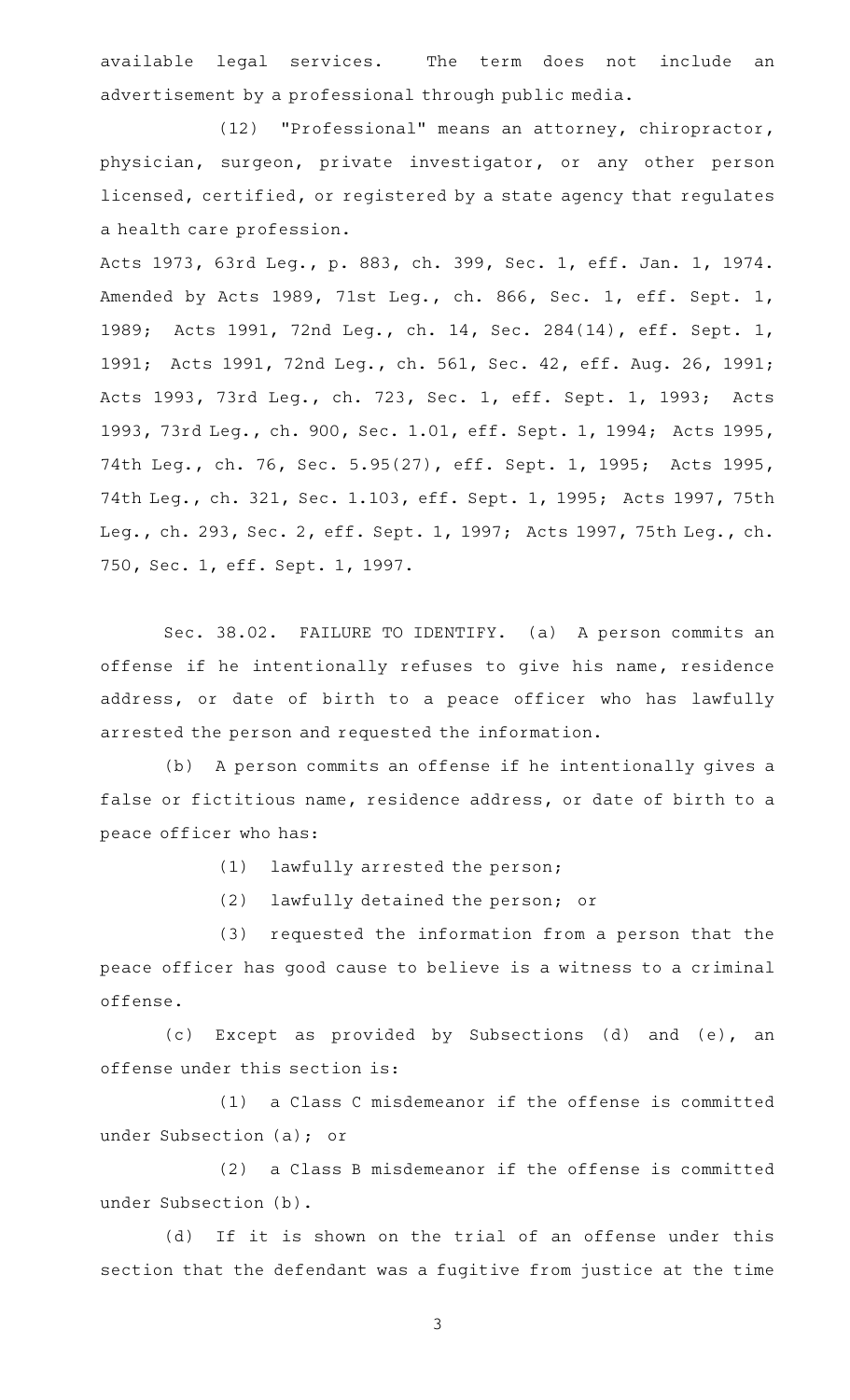of the offense, the offense is:

(1) a Class B misdemeanor if the offense is committed under Subsection (a); or

(2) a Class A misdemeanor if the offense is committed under Subsection (b).

(e) If conduct that constitutes an offense under this section also constitutes an offense under Section [106.07](http://www.statutes.legis.state.tx.us/GetStatute.aspx?Code=AL&Value=106.07), Alcoholic Beverage Code, the actor may be prosecuted only under Section [106.07](http://www.statutes.legis.state.tx.us/GetStatute.aspx?Code=AL&Value=106.07).

Acts 1973, 63rd Leg., p. 883, ch. 399, Sec. 1, eff. Jan. 1, 1974. Amended by Acts 1987, 70th Leg., ch. 869, Sec. 1, eff. Sept. 1, 1987. Acts 1991, 72nd Leg., ch. 821, Sec. 1, eff. Sept. 1, 1991; Acts 1993, 73rd Leg., ch. 900, Sec. 1.01, eff. Sept. 1, 1994; Acts 2003, 78th Leg., ch. 1009, Sec. 1, eff. Sept. 1, 2003.

Sec. 38.03. RESISTING ARREST, SEARCH, OR TRANSPORTATION. (a) A person commits an offense if he intentionally prevents or obstructs a person he knows is a peace officer or a person acting in a peace officer 's presence and at his direction from effecting an arrest, search, or transportation of the actor or another by using force against the peace officer or another.

(b) It is no defense to prosecution under this section that the arrest or search was unlawful.

(c) Except as provided in Subsection (d), an offense under this section is a Class A misdemeanor.

(d) An offense under this section is a felony of the third degree if the actor uses a deadly weapon to resist the arrest or search.

Acts 1973, 63rd Leg., p. 883, ch. 399, Sec. 1, eff. Jan. 1, 1974. Acts 1991, 72nd Leg., ch. 277, Sec. 1, 2, eff. Sept. 1, 1991; Acts 1993, 73rd Leg., ch. 900, Sec. 1.01, eff. Sept. 1, 1994.

Sec. 38.04. EVADING ARREST OR DETENTION. (a) A person commits an offense if he intentionally flees from a person he knows is a peace officer or federal special investigator attempting lawfully to arrest or detain him.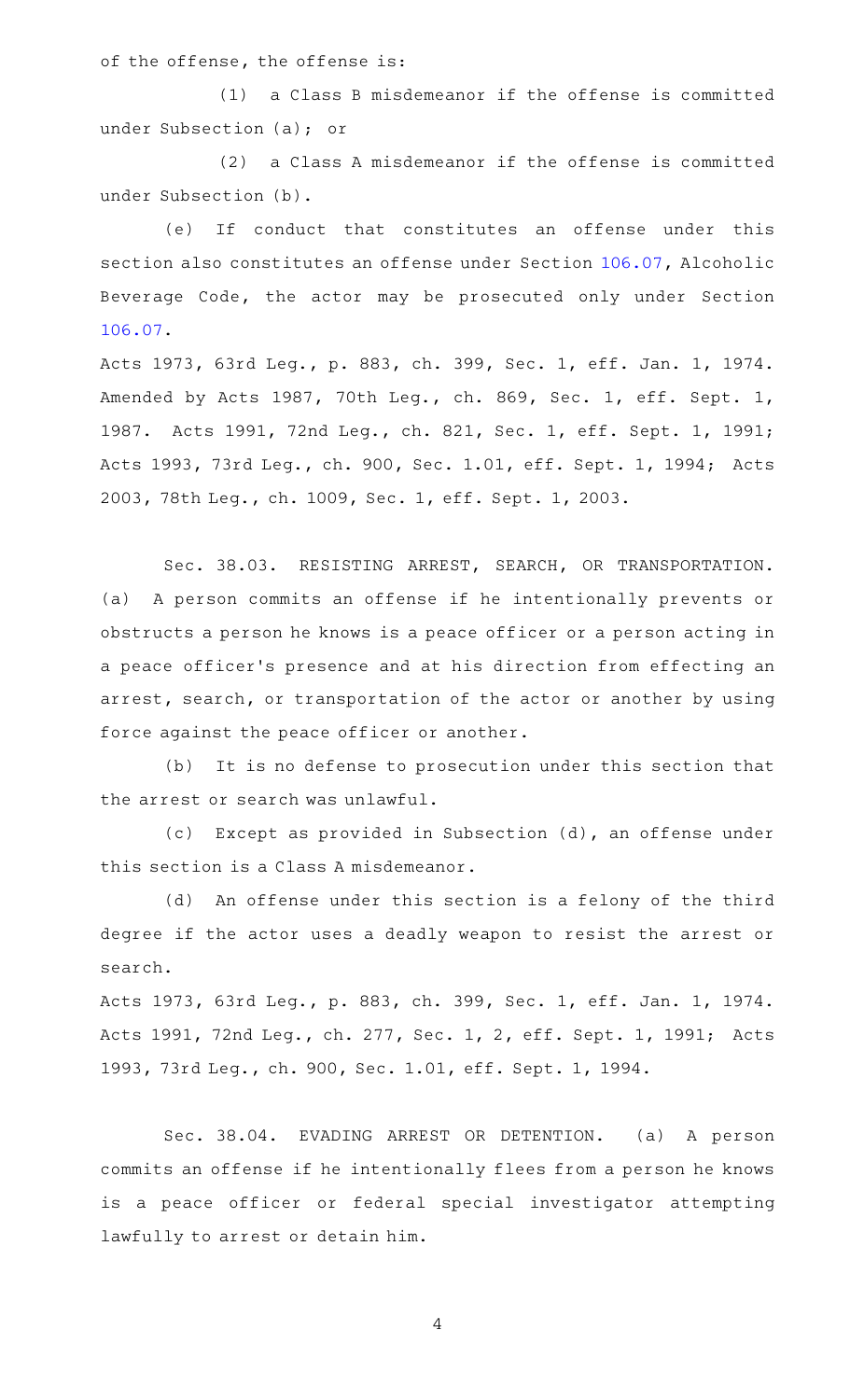Text of subsection as amended by Acts 2011, 82nd Leg., R.S., Ch. 839 (H.B. [3423](http://www.legis.state.tx.us/tlodocs/82R/billtext/html/HB03423F.HTM)), Sec. 4, and Ch. 391, Sec. 1

(b) An offense under this section is a Class A misdemeanor, except that the offense is:

 $(1)$  a state jail felony if:

(A) the actor has been previously convicted under this section; or

(B) the actor uses a vehicle or watercraft while the actor is in flight and the actor has not been previously convicted under this section;

 $(2)$  a felony of the third degree if:

 $(A)$  the actor uses a vehicle or watercraft while the actor is in flight and the actor has been previously convicted under this section; or

(B) another suffers serious bodily injury as a direct result of an attempt by the officer or investigator from whom the actor is fleeing to apprehend the actor while the actor is in flight; or

(3) a felony of the second degree if another suffers death as a direct result of an attempt by the officer or investigator from whom the actor is fleeing to apprehend the actor while the actor is in flight.

Text of subsection as amended by Acts 2011, 82nd Leg., R.S., Ch. 920 (S.B. [1416\)](http://www.legis.state.tx.us/tlodocs/82R/billtext/html/SB01416F.HTM), Sec. 3

(b) An offense under this section is a Class A misdemeanor, except that the offense is:

(1) a state jail felony if the actor has been previously convicted under this section;

(2) a felony of the third degree if:

 $(A)$  the actor uses a vehicle while the actor is in flight;

(B) another suffers serious bodily injury as a direct result of an attempt by the officer from whom the actor is fleeing to apprehend the actor while the actor is in flight; or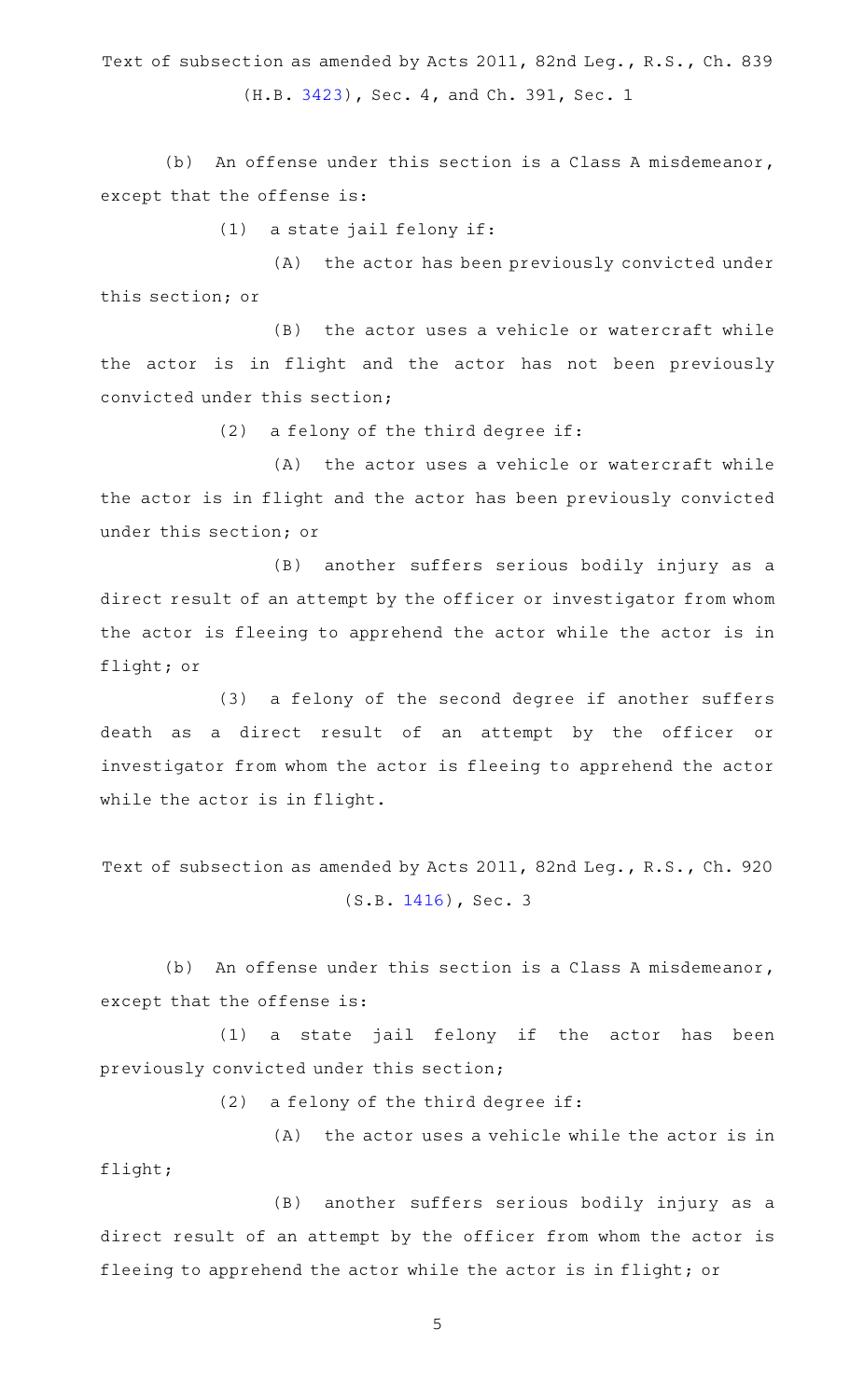(C) the actor uses a tire deflation device against the officer while the actor is in flight; or

 $(3)$  a felony of the second degree if:

(A) another suffers death as a direct result of an attempt by the officer from whom the actor is fleeing to apprehend the actor while the actor is in flight; or

(B) another suffers serious bodily injury as a direct result of the actor 's use of a tire deflation device while the actor is in flight.

 $(c)$  In this section:

(1) "Vehicle" has the meaning assigned by Section [541.201,](http://www.statutes.legis.state.tx.us/GetStatute.aspx?Code=TN&Value=541.201) Transportation Code.

(2) "Tire deflation device" has the meaning assigned by Section [46.01.](http://www.statutes.legis.state.tx.us/GetStatute.aspx?Code=PE&Value=46.01)

(3) "Watercraft" has the meaning assigned by Section [49.01.](http://www.statutes.legis.state.tx.us/GetStatute.aspx?Code=PE&Value=49.01)

(d) A person who is subject to prosecution under both this section and another law may be prosecuted under either or both this section and the other law.

Acts 1973, 63rd Leg., p. 883, ch. 399, Sec. 1, eff. Jan. 1, 1974. Amended by Acts 1987, 70th Leg., ch. 504, Sec. 1, eff. Sept. 1, 1987. Acts 1989, 71st Leg., ch. 126, Sec. 1, eff. Sept. 1, 1989; Acts 1993, 73rd Leg., ch. 900, Sec. 1.01, eff. Sept. 1, 1994; Acts 1995, 74th Leg., ch. 708, Sec. 1, eff. Sept. 1, 1995; Acts 1997, 75th Leg., ch. 165, Sec. 30.240, eff. Sept. 1, 1997; Acts 2001, 77th Leg., ch. 1334, Sec. 3, eff. Sept. 1, 2001; Acts 2001, 77th Leg., ch. 1480, Sec. 1, eff. Sept. 1, 2001.

Amended by:

Acts 2009, 81st Leg., R.S., Ch. 1400 (H.B. [221](http://www.legis.state.tx.us/tlodocs/81R/billtext/html/HB00221F.HTM)), Sec. 4, eff. September 1, 2009.

Acts 2011, 82nd Leg., R.S., Ch. 391 (S.B. [496](http://www.legis.state.tx.us/tlodocs/82R/billtext/html/SB00496F.HTM)), Sec. 1, eff. September 1, 2011.

Acts 2011, 82nd Leg., R.S., Ch. 839 (H.B. [3423](http://www.legis.state.tx.us/tlodocs/82R/billtext/html/HB03423F.HTM)), Sec. 4, eff. September 1, 2011.

Acts 2011, 82nd Leg., R.S., Ch. 920 (S.B. [1416](http://www.legis.state.tx.us/tlodocs/82R/billtext/html/SB01416F.HTM)), Sec. 3, eff. September 1, 2011.

Acts 2013, 83rd Leg., R.S., Ch. 161 (S.B. [1093\)](http://www.legis.state.tx.us/tlodocs/83R/billtext/html/SB01093F.HTM), Sec.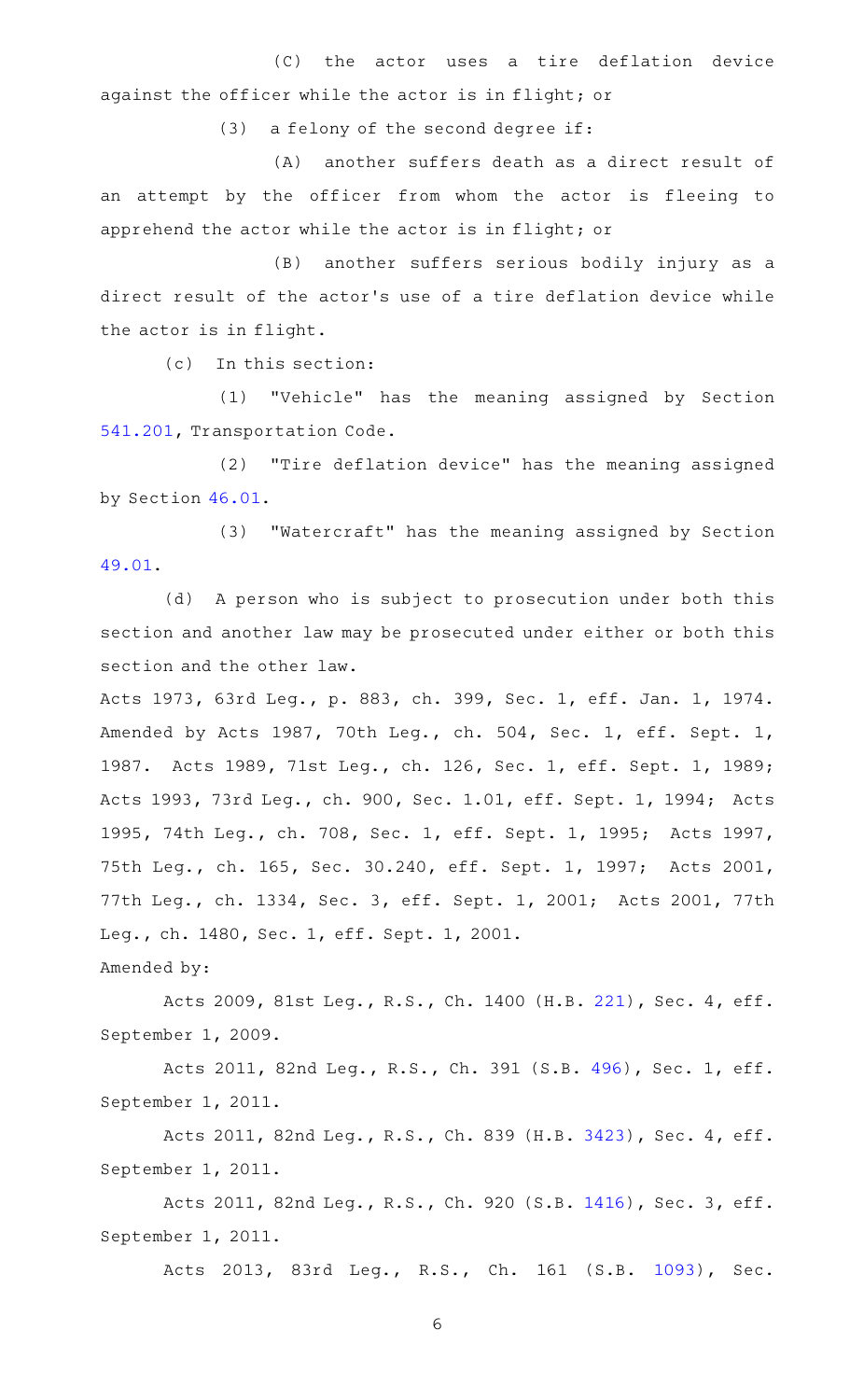Sec. 38.05. HINDERING APPREHENSION OR PROSECUTION. (a) A person commits an offense if, with intent to hinder the arrest, prosecution, conviction, or punishment of another for an offense or, with intent to hinder the arrest, detention, adjudication, or disposition of a child for engaging in delinquent conduct that violates a penal law of the state, or with intent to hinder the arrest of another under the authority of a warrant or capias, he:

 $(1)$  harbors or conceals the other;

(2) provides or aids in providing the other with any means of avoiding arrest or effecting escape; or

(3) warns the other of impending discovery or apprehension.

(b) It is a defense to prosecution under Subsection  $(a)(3)$ that the warning was given in connection with an effort to bring another into compliance with the law.

(c) Except as provided by Subsection (d), an offense under this section is a Class A misdemeanor.

(d) An offense under this section is a felony of the third degree if the person who is harbored, concealed, provided with a means of avoiding arrest or effecting escape, or warned of discovery or apprehension is under arrest for, charged with, or convicted of a felony, including an offense under Section [62.102](http://www.statutes.legis.state.tx.us/GetStatute.aspx?Code=CR&Value=62.102), Code of Criminal Procedure, or is in custody or detention for, is alleged in a petition to have engaged in, or has been adjudicated as having engaged in delinquent conduct that violates a penal law of the grade of felony, including an offense under Section [62.102](http://www.statutes.legis.state.tx.us/GetStatute.aspx?Code=CR&Value=62.102), Code of Criminal Procedure, and the person charged under this section knew that the person they harbored, concealed, provided with a means of avoiding arrest or effecting escape, or warned of discovery or apprehension is under arrest for, charged with, or convicted of a felony, or is in custody or detention for, is alleged in a petition to have engaged in, or has been adjudicated as having engaged in delinquent conduct that violates a penal law of the grade of felony.

Acts 1973, 63rd Leg., p. 883, ch. 399, Sec. 1, eff. Jan. 1, 1974.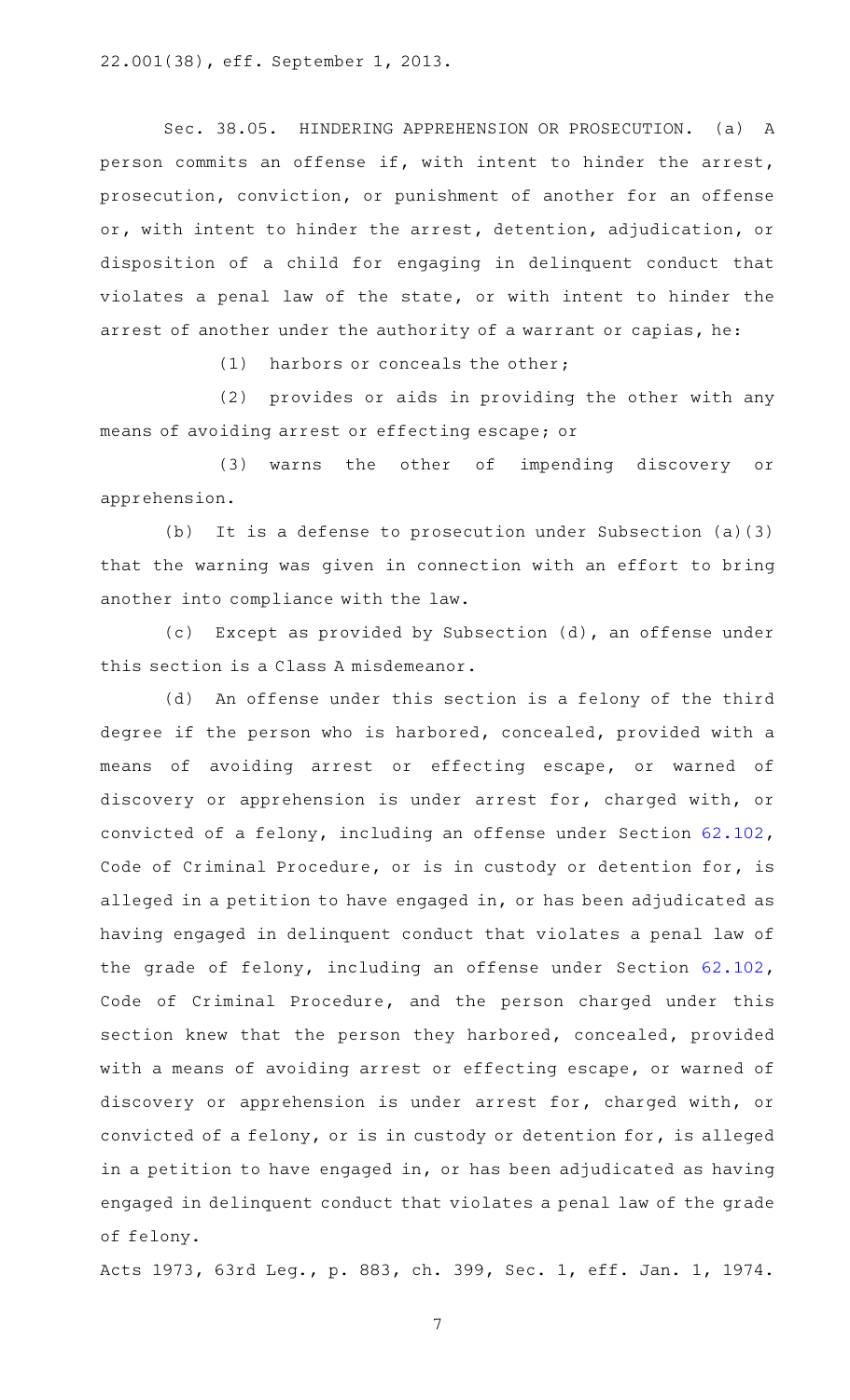Amended by Acts 1991, 72nd Leg., ch. 748, Sec. 1, eff. Sept. 1, 1991; Acts 1993, 73rd Leg., ch. 900, Sec. 1.01, eff. Sept. 1, 1994; Acts 1995, 74th Leg., ch. 318, Sec. 11, eff. Sept. 1, 1995. Amended by:

Acts 2005, 79th Leg., Ch. 607 (H.B. [2104](http://www.legis.state.tx.us/tlodocs/79R/billtext/html/HB02104F.HTM)), Sec. 1, eff. September 1, 2005.

Acts 2007, 80th Leg., R.S., Ch. 593 (H.B. [8\)](http://www.legis.state.tx.us/tlodocs/80R/billtext/html/HB00008F.HTM), Sec. 1.19, eff. September 1, 2007.

Sec. 38.06. ESCAPE. (a) A person commits an offense if the person escapes from custody when the person is:

(1) under arrest for, lawfully detained for, charged with, or convicted of an offense;

(2) in custody pursuant to a lawful order of a court;

 $(3)$  detained in a secure detention facility, as that term is defined by Section [51.02,](http://www.statutes.legis.state.tx.us/GetStatute.aspx?Code=FA&Value=51.02) Family Code; or

(4) in the custody of a juvenile probation officer for violating an order imposed by the juvenile court under Section [52.01,](http://www.statutes.legis.state.tx.us/GetStatute.aspx?Code=FA&Value=52.01) Family Code.

(b) Except as provided in Subsections  $(c)$ ,  $(d)$ , and  $(e)$ , an offense under this section is a Class A misdemeanor.

(c) An offense under this section is a felony of the third degree if the actor:

 $(1)$  is under arrest for, charged with, or convicted of a felony;

(2) is confined or lawfully detained in a secure correctional facility or law enforcement facility; or

(3) is committed to or lawfully detained in a secure correctional facility, as defined by Section [51.02,](http://www.statutes.legis.state.tx.us/GetStatute.aspx?Code=FA&Value=51.02) Family Code, other than a halfway house, operated by or under contract with the Texas Juvenile Justice Department.

(d) An offense under this section is a felony of the second degree if the actor to effect his escape causes bodily injury.

(e) An offense under this section is a felony of the first degree if to effect his escape the actor:

(1) causes serious bodily injury; or

(2) uses or threatens to use a deadly weapon.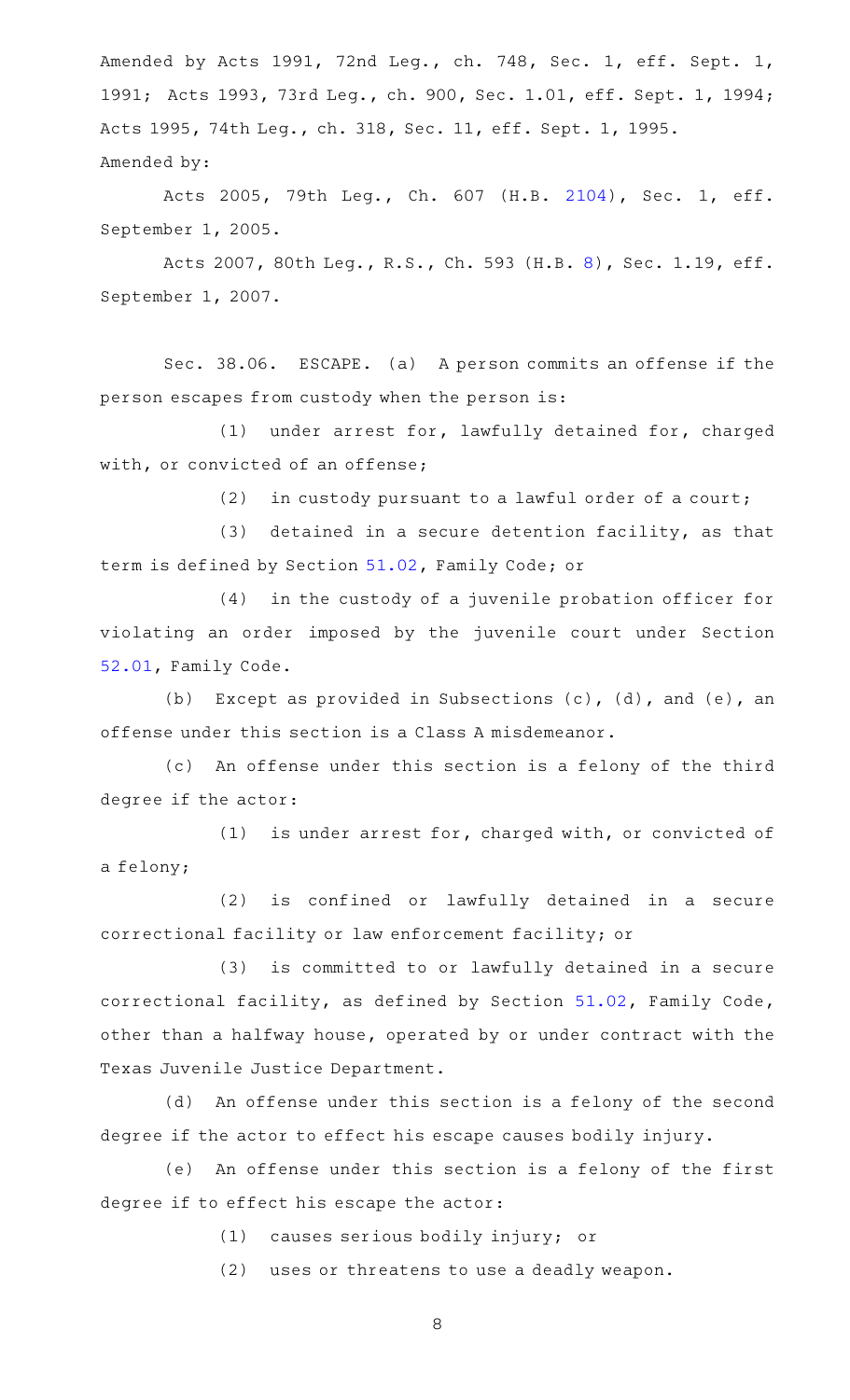Acts 1973, 63rd Leg., p. 883, ch. 399, Sec. 1, eff. Jan. 1, 1974. Amended by Acts 1985, 69th Leg., ch. 328, Sec. 1, eff. Sept. 1, 1985. Renumbered from Penal Code Sec. 38.07 and amended by Acts 1993, 73rd Leg., ch. 900, Sec. 1.01, eff. Sept. 1, 1994. Amended by Acts 1999, 76th Leg., ch. 526, Sec. 1, eff. Sept. 1, 1999. Amended by:

Acts 2007, 80th Leg., R.S., Ch. 908 (H.B. [2884\)](http://www.legis.state.tx.us/tlodocs/80R/billtext/html/HB02884F.HTM), Sec. 38, eff. September 1, 2007.

Acts 2011, 82nd Leg., R.S., Ch. 1330 (S.B. [844](http://www.legis.state.tx.us/tlodocs/82R/billtext/html/SB00844F.HTM)), Sec. 1, eff. September 1, 2011.

Acts 2015, 84th Leg., R.S., Ch. 734 (H.B. [1549\)](http://www.legis.state.tx.us/tlodocs/84R/billtext/html/HB01549F.HTM), Sec. 143, eff. September 1, 2015.

Sec. 38.07. PERMITTING OR FACILITATING ESCAPE. (a) An official or employee of a correctional facility commits an offense if he knowingly permits or facilitates the escape of a person in custody.

(b) A person commits an offense if he knowingly causes or facilitates the escape of one who is in custody pursuant to:

(1) an allegation or adjudication of delinquency; or

(2) involuntary commitment for mental illness under Subtitle C, Title 7, Health and Safety Code, or for chemical dependency under Chapter [462,](http://www.statutes.legis.state.tx.us/GetStatute.aspx?Code=HS&Value=462) Health and Safety Code.

(c) Except as provided in Subsections (d) and (e), an offense under this section is a Class A misdemeanor.

(d) An offense under this section is a felony of the third degree if the person in custody:

 $(1)$  was under arrest for, charged with, or convicted of a felony; or

(2) was confined in a correctional facility other than a secure correctional facility after conviction of a felony.

(e) An offense under this section is a felony of the second degree if:

(1) the actor or the person in custody used or threatened to use a deadly weapon to effect the escape; or

(2) the person in custody was confined in a secure correctional facility after conviction of a felony.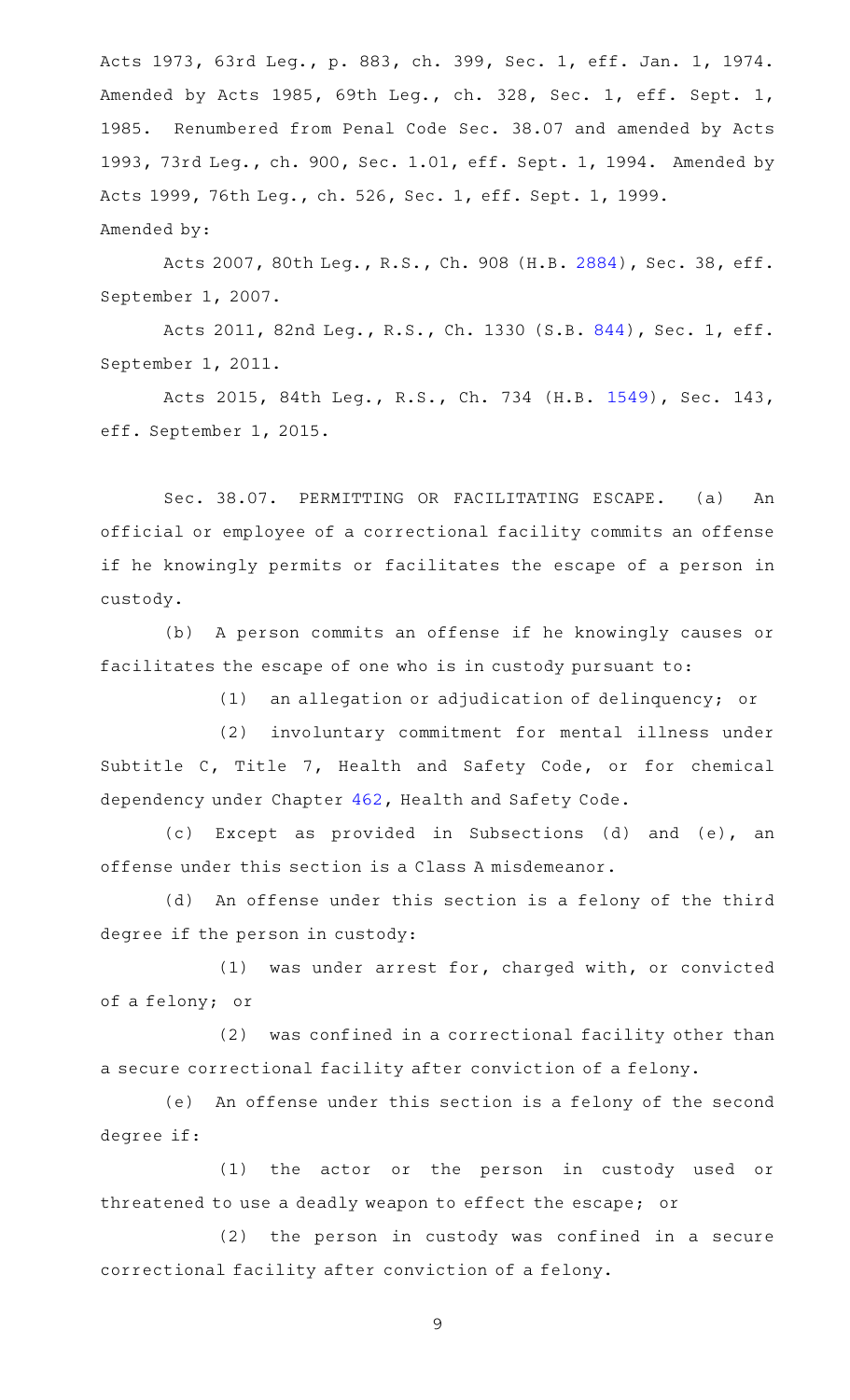$(f)$  In this section, "correctional facility" means:

(1) any place described by Section  $1.07(a)(14)$  $1.07(a)(14)$ ; or

(2) a "secure correctional facility" or "secure detention facility" as those terms are defined by Section [51.02](http://www.statutes.legis.state.tx.us/GetStatute.aspx?Code=FA&Value=51.02), Family Code.

Acts 1973, 63rd Leg., p. 883, ch. 399, Sec. 1, eff. Jan. 1, 1974. Renumbered from Penal Code Sec. 38.08 and amended by Acts 1993, 73rd Leg., ch. 900, Sec. 1.01, eff. Sept. 1, 1994.

Amended by:

Acts 2007, 80th Leg., R.S., Ch. 908 (H.B. [2884\)](http://www.legis.state.tx.us/tlodocs/80R/billtext/html/HB02884F.HTM), Sec. 39, eff. September 1, 2007.

Sec. 38.08. EFFECT OF UNLAWFUL CUSTODY. It is no defense to prosecution under Section [38.06](http://www.statutes.legis.state.tx.us/GetStatute.aspx?Code=PE&Value=38.06) or [38.07](http://www.statutes.legis.state.tx.us/GetStatute.aspx?Code=PE&Value=38.07) that the custody was unlawful.

Acts 1973, 63rd Leg., p. 883, ch. 399, Sec. 1, eff. Jan. 1, 1974. Renumbered from Penal Code Sec. 38.09 and amended by Acts 1993, 73rd Leg., ch. 900, Sec. 1.01, eff. Sept. 1, 1994.

Sec. 38.09. IMPLEMENTS FOR ESCAPE. (a) A person commits an offense if, with intent to facilitate escape, he introduces into a correctional facility, or provides a person in custody or an inmate with, a deadly weapon or anything that may be useful for escape.

(b) An offense under this section is a felony of the third degree unless the actor introduced or provided a deadly weapon, in which event the offense is a felony of the second degree.

(c) In this section, "correctional facility" means:

(1) any place described by Section  $1.07(a)(14)$  $1.07(a)(14)$ ; or

(2) a "secure correctional facility" or "secure detention facility" as those terms are defined by Section [51.02](http://www.statutes.legis.state.tx.us/GetStatute.aspx?Code=FA&Value=51.02), Family Code.

Acts 1973, 63rd Leg., p. 883, ch. 399, Sec. 1, eff. Jan. 1, 1974. Renumbered from Penal Code Sec. 38.10 and amended by Acts 1993, 73rd Leg., ch. 900, Sec. 1.01, eff. Sept. 1, 1994.

Amended by:

Acts 2007, 80th Leg., R.S., Ch. 908 (H.B. [2884\)](http://www.legis.state.tx.us/tlodocs/80R/billtext/html/HB02884F.HTM), Sec. 40, eff. September 1, 2007.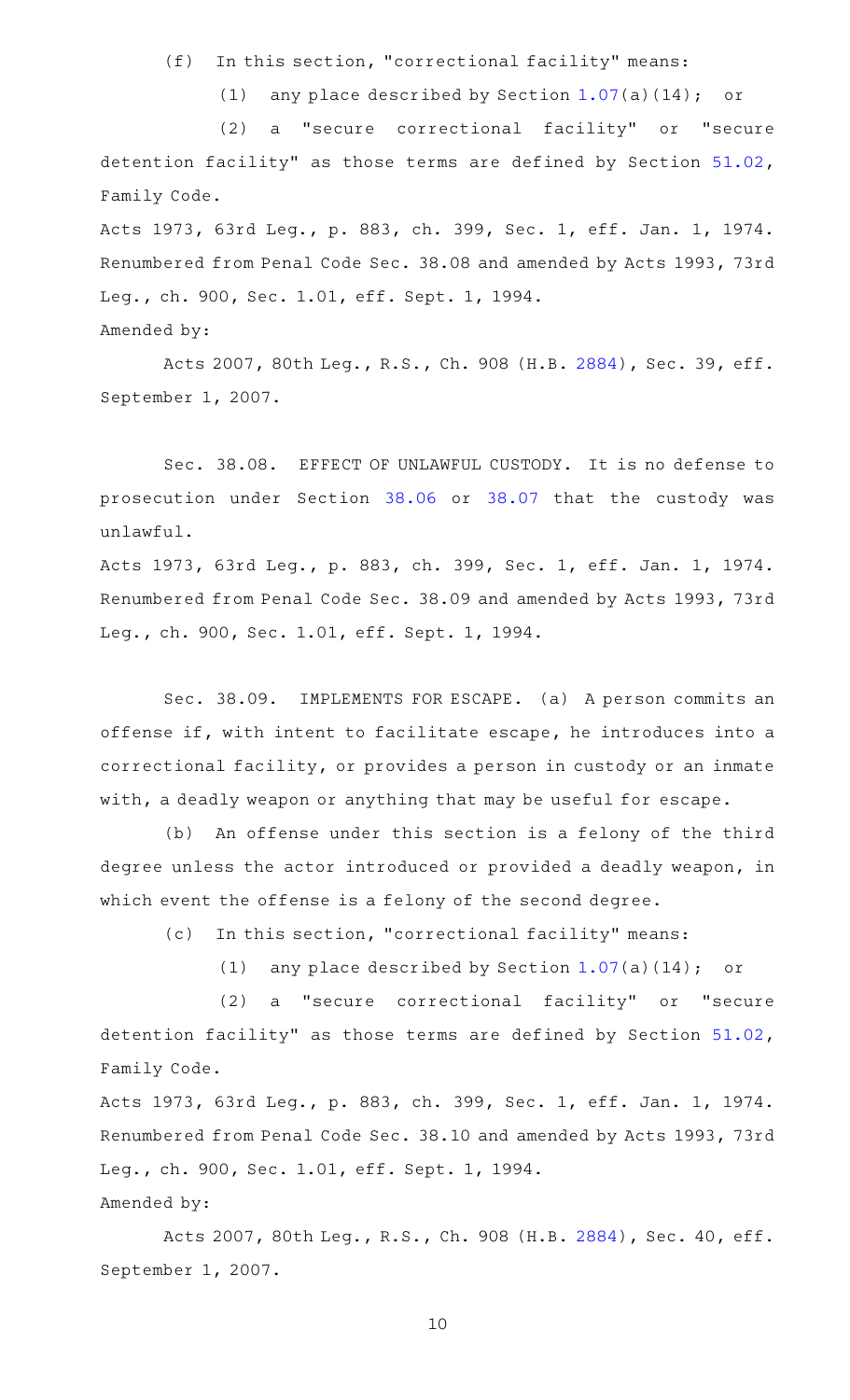Sec. 38.10. BAIL JUMPING AND FAILURE TO APPEAR. (a) A person lawfully released from custody, with or without bail, on condition that he subsequently appear commits an offense if he intentionally or knowingly fails to appear in accordance with the terms of his release.

(b) It is a defense to prosecution under this section that the appearance was incident to community supervision, parole, or an intermittent sentence.

(c) It is a defense to prosecution under this section that the actor had a reasonable excuse for his failure to appear in accordance with the terms of his release.

(d) Except as provided in Subsections (e) and (f), an offense under this section is a Class A misdemeanor.

(e) An offense under this section is a Class C misdemeanor if the offense for which the actor 's appearance was required is punishable by fine only.

(f) An offense under this section is a felony of the third degree if the offense for which the actor 's appearance was required is classified as a felony.

Acts 1973, 63rd Leg., p. 883, ch. 399, Sec. 1, eff. Jan. 1, 1974. Renumbered from Penal Code Sec. 38.11 and amended by Acts 1993, 73rd Leg., ch. 900, Sec. 1.01, eff. Sept. 1, 1994.

Sec. 38.11. PROHIBITED SUBSTANCES AND ITEMS IN CORRECTIONAL OR CIVIL COMMITMENT FACILITY. (a) A person commits an offense if the person provides, or possesses with the intent to provide:

(1) an alcoholic beverage, controlled substance, or dangerous drug to a person in the custody of a correctional facility or civil commitment facility, except on the prescription of a practitioner;

(2) a deadly weapon to a person in the custody of a correctional facility or civil commitment facility;

(3) a cellular telephone or other wireless communications device or a component of one of those devices to a person in the custody of a correctional facility;

(4) money to a person confined in a correctional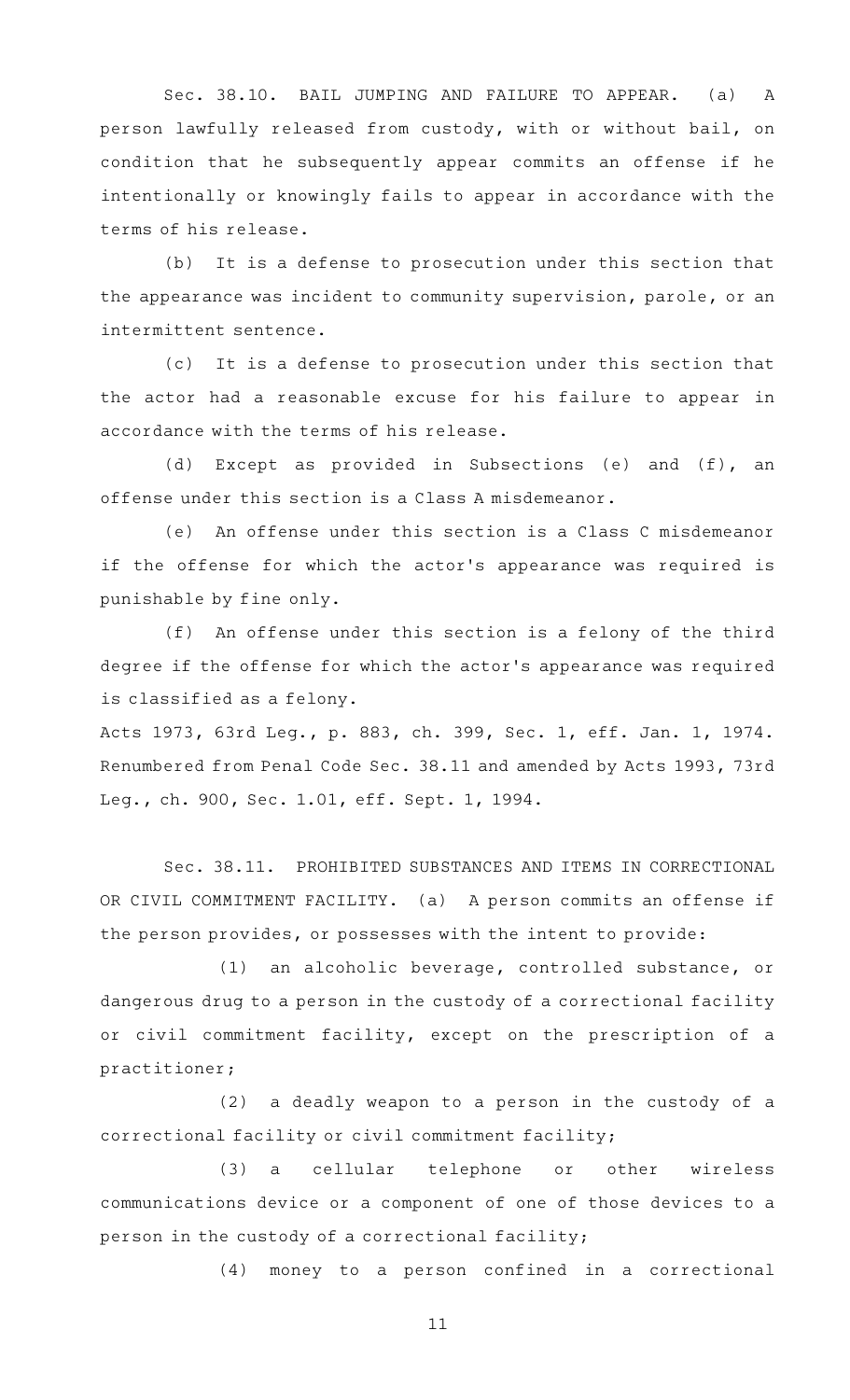facility; or

(5) a cigarette or tobacco product to a person confined in a correctional facility, except that if the facility is a local jail regulated by the Commission on Jail Standards, the person commits an offense only if providing the cigarette or tobacco product violates a rule or regulation adopted by the sheriff or jail administrator that:

(A) prohibits the possession of a cigarette or tobacco product by a person confined in the jail; or

 $(B)$  places restrictions on:

(i) the possession of a cigarette or tobacco product by a person confined in the jail; or

(ii) the manner in which a cigarette or tobacco product may be provided to a person confined in the jail.

(b) A person commits an offense if the person takes an alcoholic beverage, controlled substance, or dangerous drug into a correctional facility or civil commitment facility.

(c)AAA person commits an offense if the person takes a controlled substance or dangerous drug on property owned, used, or controlled by a correctional facility or civil commitment facility.

(d) A person commits an offense if the person:

(1) possesses a controlled substance or dangerous drug while in a correctional facility or civil commitment facility or on property owned, used, or controlled by a correctional facility or civil commitment facility; or

(2) possesses a deadly weapon while in a correctional facility or civil commitment facility.

(e) It is an affirmative defense to prosecution under Subsection (b), (c), or (d)(1) that the person possessed the alcoholic beverage, controlled substance, or dangerous drug pursuant to a prescription issued by a practitioner or while delivering the beverage, substance, or drug to a warehouse, pharmacy, or practitioner on property owned, used, or controlled by the correctional facility or civil commitment facility. It is an affirmative defense to prosecution under Subsection (d)(2) that the person possessing the deadly weapon is a peace officer or is an officer or employee of the correctional facility or civil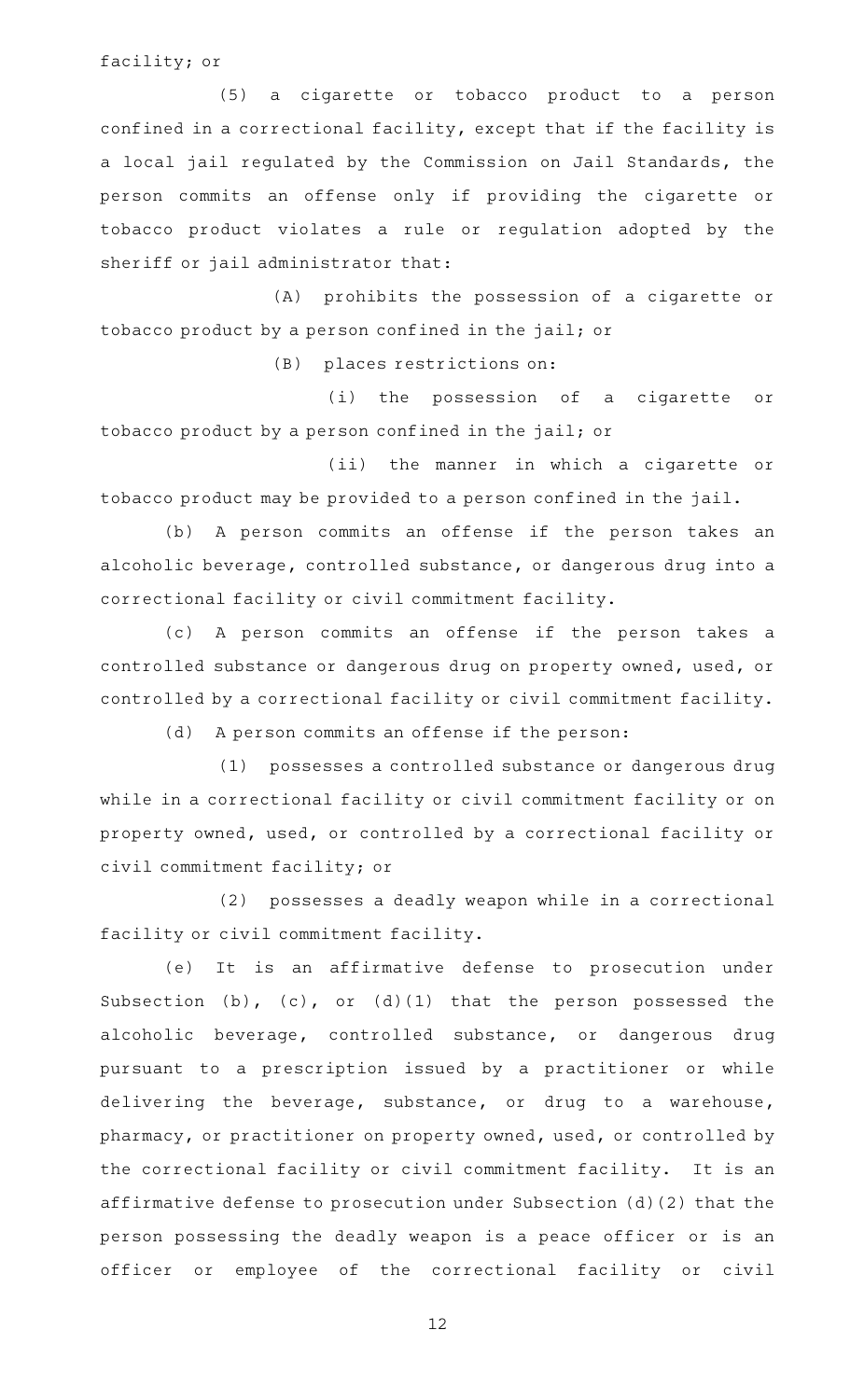commitment facility who is authorized to possess the deadly weapon while on duty or traveling to or from the person's place of assignment.

 $(f)$  In this section:

(1) "Practitioner" has the meaning assigned by Section [481.002,](http://www.statutes.legis.state.tx.us/GetStatute.aspx?Code=HS&Value=481.002) Health and Safety Code.

(2) "Prescription" has the meaning assigned by Section [481.002,](http://www.statutes.legis.state.tx.us/GetStatute.aspx?Code=HS&Value=481.002) Health and Safety Code.

(3) "Cigarette" has the meaning assigned by Section [154.001,](http://www.statutes.legis.state.tx.us/GetStatute.aspx?Code=TX&Value=154.001) Tax Code.

(4) "Tobacco product" has the meaning assigned by Section [155.001,](http://www.statutes.legis.state.tx.us/GetStatute.aspx?Code=TX&Value=155.001) Tax Code.

(5) "Component" means any item necessary for the current, ongoing, or future operation of a cellular telephone or other wireless communications device, including a subscriber identity module card or functionally equivalent portable memory chip, a battery or battery charger, and any number of minutes that have been purchased or for which a contract has been entered into and during which a cellular telephone or other wireless communications device is capable of transmitting or receiving communications.

(6) "Correctional facility" means:

(A) any place described by Section  $1.07(a)(14)(A)$  $1.07(a)(14)(A)$ ,  $(B)$ , or  $(C)$ ; or

(B) a secure correctional facility or secure detention facility, as defined by Section [51.02,](http://www.statutes.legis.state.tx.us/GetStatute.aspx?Code=FA&Value=51.02) Family Code.

(g) An offense under this section is a felony of the third degree.

(h) Notwithstanding Section  $15.01(d)$  $15.01(d)$ , if a person commits the offense of criminal attempt to commit an offense under Subsection (a), (b), or (c), the offense committed under Section [15.01](http://www.statutes.legis.state.tx.us/GetStatute.aspx?Code=PE&Value=15.01) is a felony of the third degree.

(i) It is an affirmative defense to prosecution under Subsection (b) that the actor:

(1) is a duly authorized member of the clergy with rights and privileges granted by an ordaining authority that includes administration of a religious ritual or ceremony requiring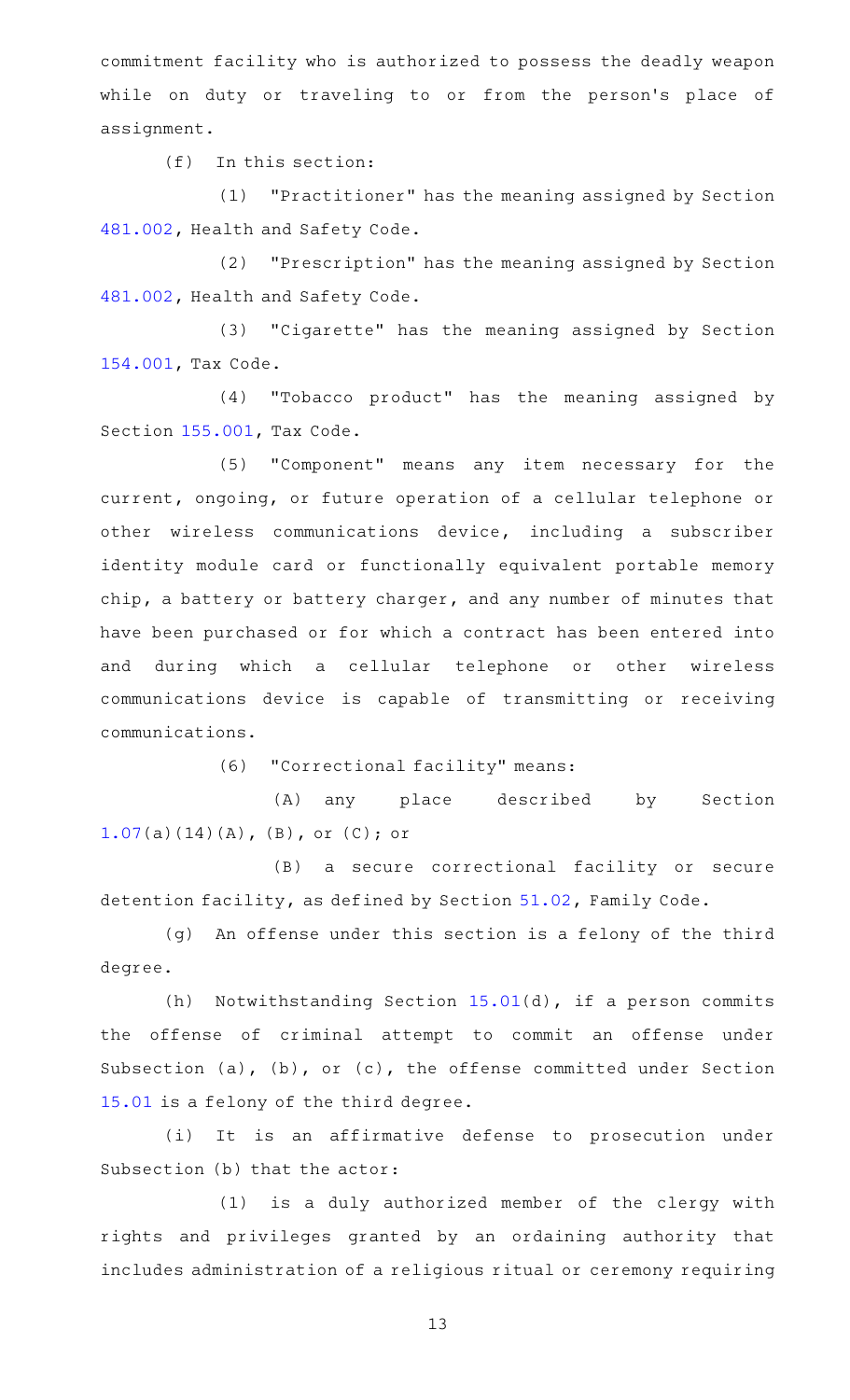the presence or consumption of an alcoholic beverage; and

(2) takes four ounces or less of an alcoholic beverage into a correctional facility and personally consumes all of the alcoholic beverage or departs from the facility with any portion of the beverage not consumed.

(j) A person commits an offense if the person, while confined in a correctional facility, possesses a cellular telephone or other wireless communications device or a component of one of those devices.

 $(k)$  A person commits an offense if, with the intent to provide to or make a cellular telephone or other wireless communications device or a component of one of those devices available for use by a person in the custody of a correctional facility, the person:

(1) acquires a cellular telephone or other wireless communications device or a component of one of those devices to be delivered to the person in custody;

(2) provides a cellular telephone or other wireless communications device or a component of one of those devices to another person for delivery to the person in custody; or

(3) makes a payment to a communication common carrier, as defined by Article [18A.001,](http://www.statutes.legis.state.tx.us/GetStatute.aspx?Code=CR&Value=18A.001) Code of Criminal Procedure, or to any communication service that provides to its users the ability to send or receive wire or electronic communications.

Added by Acts 1991, 72nd Leg., 2nd C.S., ch. 10, Sec. 5.01, eff. Oct. 1, 1991. Renumbered from Penal Code Sec. 38.112 and amended by Acts 1993, 73rd Leg., ch. 900, Sec. 1.01, eff. Sept. 1, 1994. Amended by Acts 1999, 76th Leg., ch. 362, Sec. 1, eff. Sept. 1, 1999; Acts 1999, 76th Leg., ch. 649, Sec. 1, eff. Sept. 1, 1999; Acts 2003, 78th Leg., ch. 470, Sec. 1 to 3, eff. Sept. 1, 2003. Amended by:

Acts 2005, 79th Leg., Ch. 499 (H.B. [549\)](http://www.legis.state.tx.us/tlodocs/79R/billtext/html/HB00549F.HTM), Sec. 1, eff. June 17, 2005.

Acts 2005, 79th Leg., Ch. 949 (H.B. [1575\)](http://www.legis.state.tx.us/tlodocs/79R/billtext/html/HB01575F.HTM), Sec. 48, eff. September 1, 2005.

Acts 2005, 79th Leg., Ch. 1092 (H.B. [2077](http://www.legis.state.tx.us/tlodocs/79R/billtext/html/HB02077F.HTM)), Sec. 1, eff. September 1, 2005.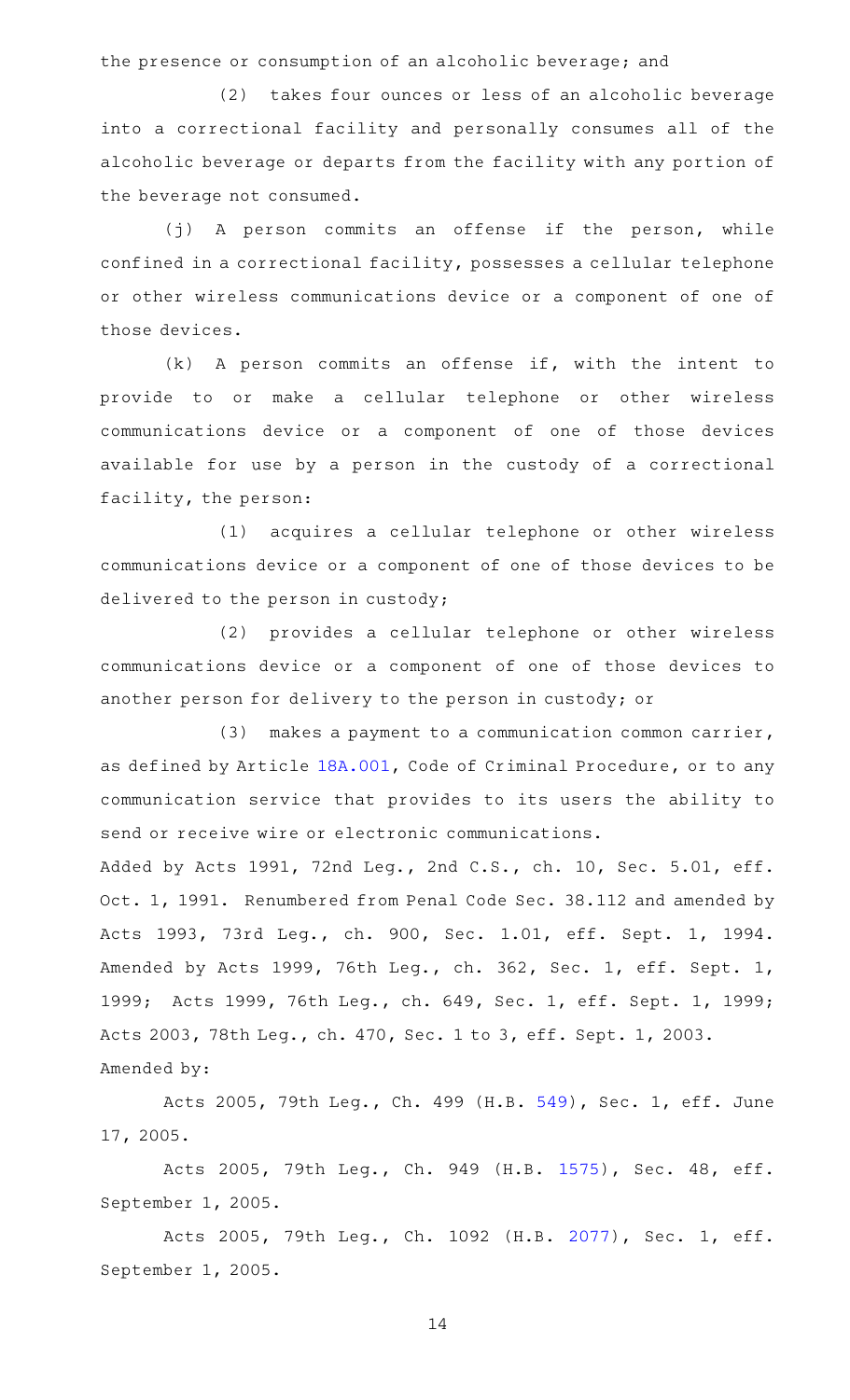Reenacted and amended by Acts 2009, 81st Leg., R.S., Ch. 1169 (H.B. [3228](http://www.legis.state.tx.us/tlodocs/81R/billtext/html/HB03228F.HTM)), Sec. 1, eff. September 1, 2009.

```
Amended by:
```
Acts 2017, 85th Leg., R.S., Ch. 34 (S.B. [1576\)](http://www.legis.state.tx.us/tlodocs/85R/billtext/html/SB01576F.HTM), Sec. 30, eff. September 1, 2017.

Acts 2017, 85th Leg., R.S., Ch. 34 (S.B. [1576\)](http://www.legis.state.tx.us/tlodocs/85R/billtext/html/SB01576F.HTM), Sec. 31, eff. September 1, 2017.

Acts 2017, 85th Leg., R.S., Ch. 1058 (H.B. [2931](http://www.legis.state.tx.us/tlodocs/85R/billtext/html/HB02931F.HTM)), Sec. 3.19, eff. January 1, 2019.

Sec. 38.111. IMPROPER CONTACT WITH VICTIM. (a) A person commits an offense if the person, while confined in a correctional facility after being charged with or convicted of an offense listed in Article [62.001\(](http://www.statutes.legis.state.tx.us/GetStatute.aspx?Code=CR&Value=62.001)5), Code of Criminal Procedure, contacts by letter, telephone, or any other means, either directly or through a third party, a victim of the offense or a member of the victim 's family, if the director of the correctional facility has not, before the person makes contact with the victim:

(1) received written and dated consent to the contact from:

 $(A)$  the victim, if the victim was 17 years of age or older at the time of the commission of the offense for which the person is confined; or

(B) if the victim was younger than 17 years of age at the time of the commission of the offense for which the person is confined:

 $(i)$  a parent of the victim;

(ii) a legal guardian of the victim;

(iii) the victim, if the victim is 17 years

of age or older at the time of giving the consent; or

(iv) a member of the victim's family who is 17 years of age or older; and

 $(2)$  provided the person with a copy of the consent.

(b) The person confined in a correctional facility may not give the written consent required under Subsection (a)(2)(A).

(c) It is an affirmative defense to prosecution under this section that the contact was: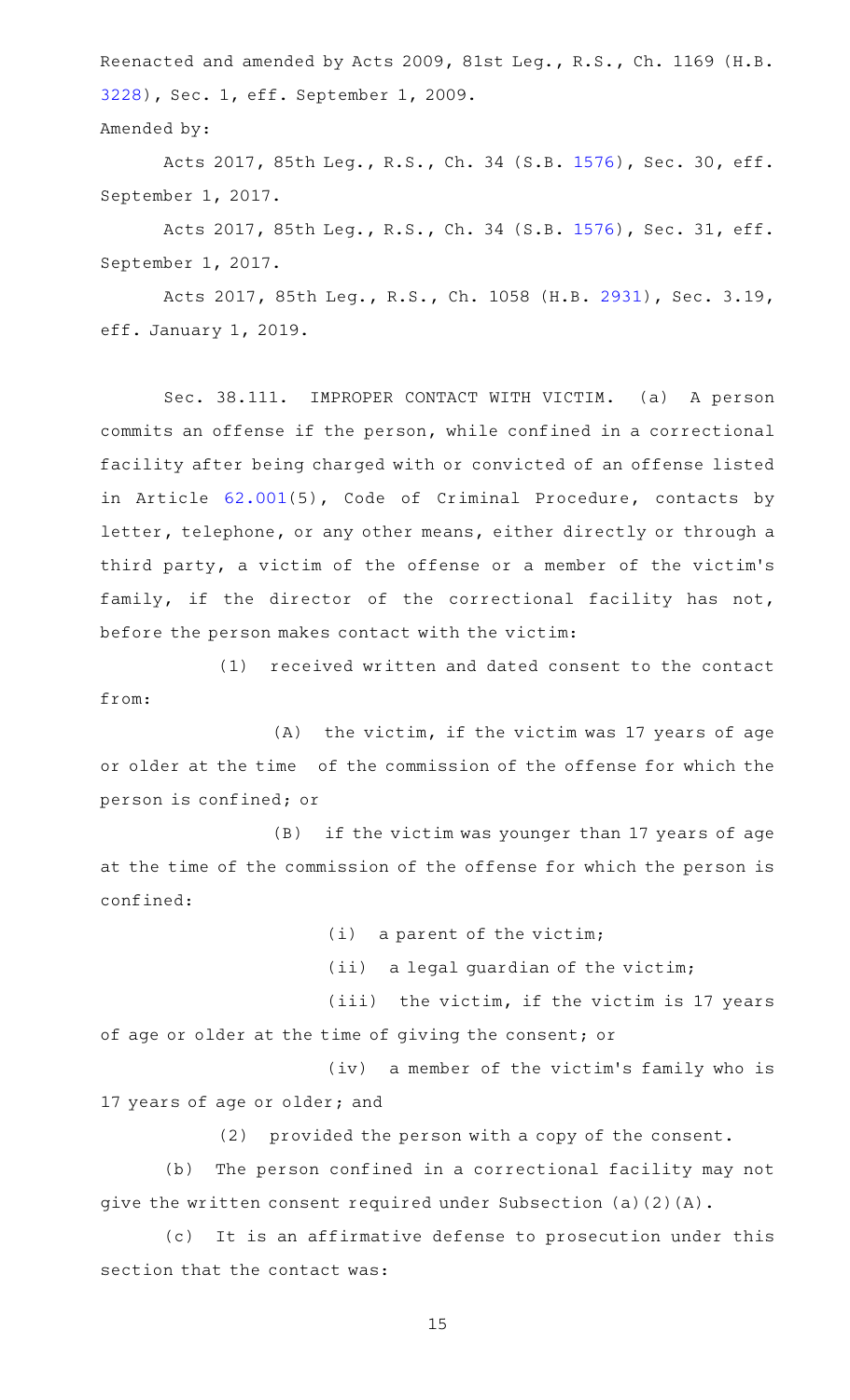(1) indirect contact made through an attorney representing the person in custody; and

(2) solely for the purpose of representing the person in a criminal proceeding.

(d) An offense under this section is a Class A misdemeanor unless the actor is confined in a correctional facility after being convicted of a felony described by Subsection (a), in which event the offense is a felony of the third degree.

(e) In this section, "correctional facility" means:

(1) any place described by Section  $1.07(a)(14)$  $1.07(a)(14)$ ; or

(2) a "secure correctional facility" or "secure detention facility" as those terms are defined by Section [51.02](http://www.statutes.legis.state.tx.us/GetStatute.aspx?Code=FA&Value=51.02), Family Code.

Added by Acts 2001, 77th Leg., ch. 1337, Sec. 1, eff. Sept. 1, 2001. Amended by:

Acts 2005, 79th Leg., Ch. 1008 (H.B. [867](http://www.legis.state.tx.us/tlodocs/79R/billtext/html/HB00867F.HTM)), Sec. 2.11, eff. September 1, 2005.

Acts 2007, 80th Leg., R.S., Ch. 908 (H.B. [2884\)](http://www.legis.state.tx.us/tlodocs/80R/billtext/html/HB02884F.HTM), Sec. 41, eff. September 1, 2007.

Acts 2019, 86th Leg., R.S., Ch. 1066 (H.B. [1343](http://www.legis.state.tx.us/tlodocs/86R/billtext/html/HB01343F.HTM)), Sec. 5, eff. September 1, 2019.

Sec. 38.113. UNAUTHORIZED ABSENCE FROM COMMUNITY CORRECTIONS FACILITY, COUNTY CORRECTIONAL CENTER, OR ASSIGNMENT SITE. (a) A person commits an offense if the person:

 $(1)$  is sentenced to or is required as a condition of community supervision or correctional programming to submit to a period of detention or treatment in a community corrections facility or county correctional center;

 $(2)$  fails to report to or leaves the facility, the center, or a community service assignment site as directed by the court, community supervision and corrections department supervising the person, or director of the facility or center in which the person is detained or treated, as appropriate; and

(3) in failing to report or leaving acts without the approval of the court, the community supervision and corrections department supervising the person, or the director of the facility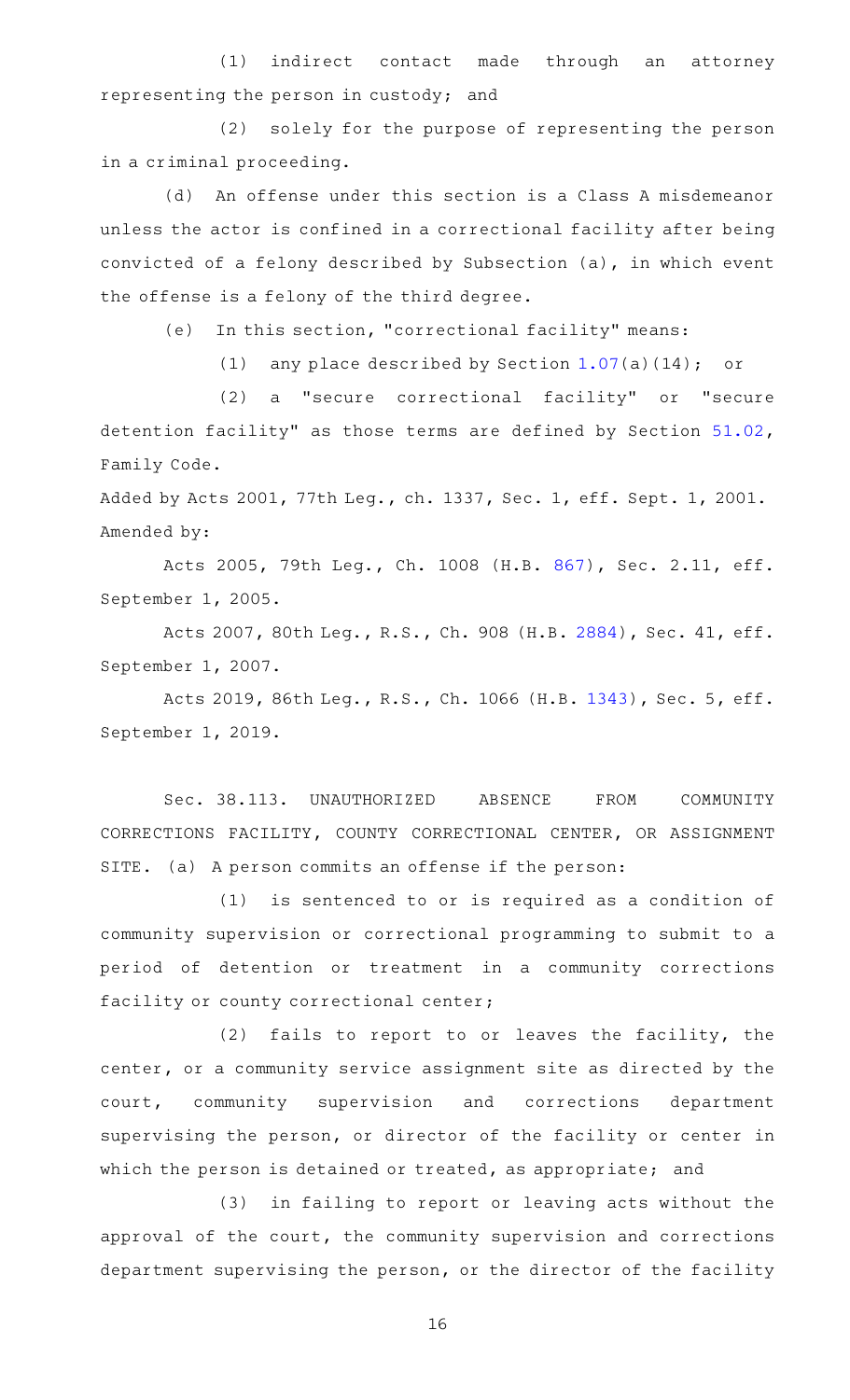or center in which the person is detained or treated.

(b) An offense under this section is a state jail felony. Added by Acts 1993, 73rd Leg., ch. 900, Sec. 1.01, eff. Sept. 1, 1994. Amended by Acts 1995, 74th Leg., ch. 318, Sec. 12, eff. Sept. 1, 1995.

Sec. 38.114. CONTRABAND IN CORRECTIONAL FACILITY. (a) A person commits an offense if the person:

 $(1)$  provides contraband to an inmate of a correctional facility;

(2) otherwise introduces contraband into a correctional facility; or

(3) possesses contraband while confined in a correctional facility.

 $(b)$  In this section, "contraband":

 $(1)$  means:

(A) any item not provided by or authorized by the operator of the correctional facility; or

(B) any item provided by or authorized by the operator of the correctional facility that has been altered to accommodate a use other than the originally intended use; and

(2) does not include any item specifically prohibited under Section [38.11](http://www.statutes.legis.state.tx.us/GetStatute.aspx?Code=PE&Value=38.11).

(c) An offense under this section is a Class C misdemeanor, unless the offense is committed by an employee or a volunteer of the correctional facility, in which event the offense is a Class B misdemeanor.

(d) In this section, "correctional facility" means:

(1) any place described by Section  $1.07(a)(14)$  $1.07(a)(14)$ ; or

(2) a "secure correctional facility" or "secure detention facility" as those terms are defined by Section [51.02](http://www.statutes.legis.state.tx.us/GetStatute.aspx?Code=FA&Value=51.02), Family Code.

Added by Acts 2005, 79th Leg., Ch. 499 (H.B. [549](http://www.legis.state.tx.us/tlodocs/79R/billtext/html/HB00549F.HTM)), Sec. 2, eff. June 17, 2005.

Amended by:

Acts 2007, 80th Leg., R.S., Ch. 908 (H.B. [2884\)](http://www.legis.state.tx.us/tlodocs/80R/billtext/html/HB02884F.HTM), Sec. 42, eff. September 1, 2007.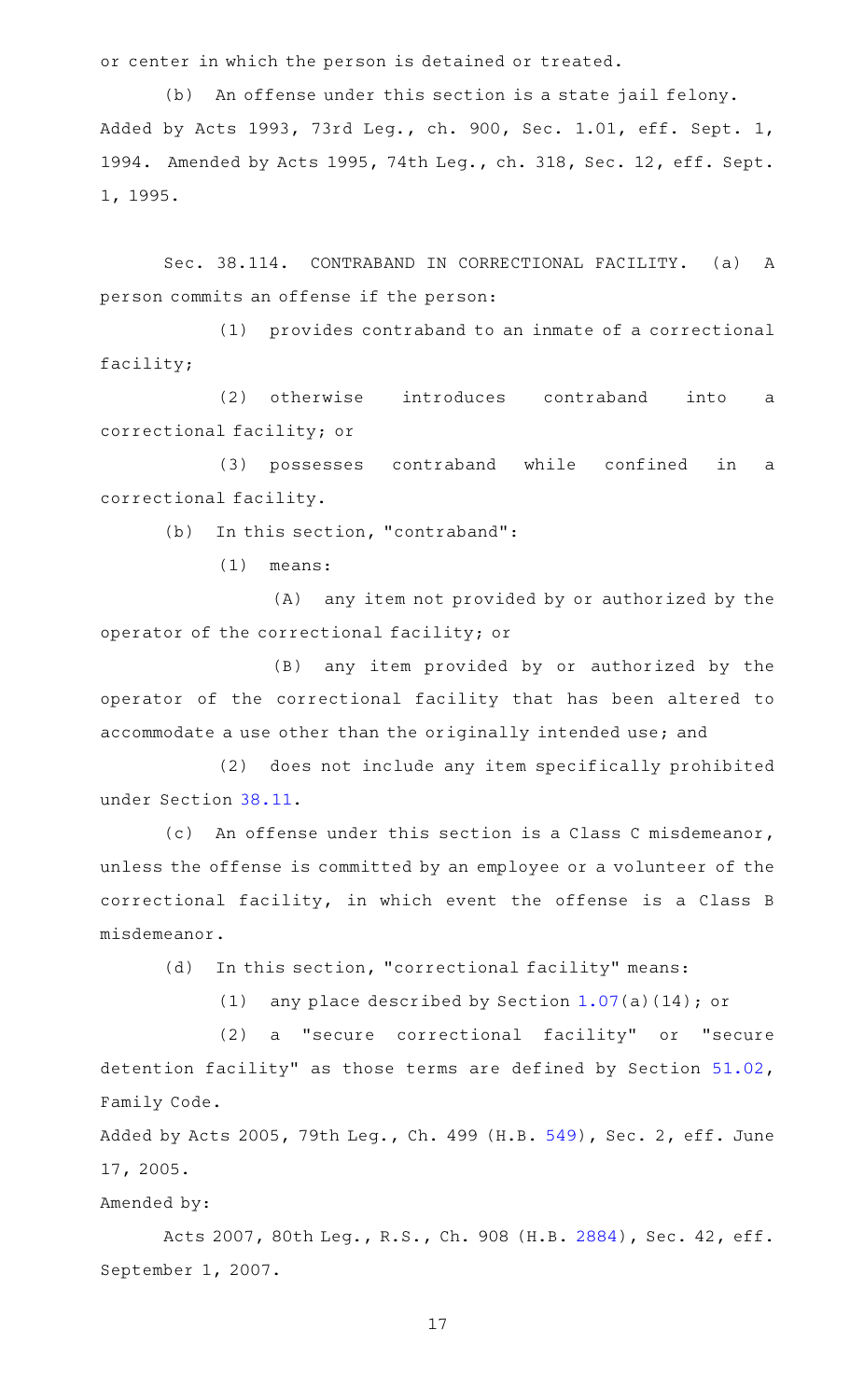Sec. 38.12. BARRATRY AND SOLICITATION OF PROFESSIONAL EMPLOYMENT. (a) A person commits an offense if, with intent to obtain an economic benefit the person:

(1) knowingly institutes a suit or claim that the person has not been authorized to pursue;

(2) solicits employment, either in person or by telephone, for himself or for another;

(3) pays, gives, or advances or offers to pay, give, or advance to a prospective client money or anything of value to obtain employment as a professional from the prospective client;

(4) pays or gives or offers to pay or give a person money or anything of value to solicit employment;

(5) pays or gives or offers to pay or give a family member of a prospective client money or anything of value to solicit employment; or

(6) accepts or agrees to accept money or anything of value to solicit employment.

(b) A person commits an offense if the person:

(1) knowingly finances the commission of an offense under Subsection (a);

(2) invests funds the person knows or believes are intended to further the commission of an offense under Subsection (a); or

(3) is a professional who knowingly accepts employment within the scope of the person's license, registration, or certification that results from the solicitation of employment in violation of Subsection (a).

(c) It is an exception to prosecution under Subsection (a) or (b) that the person's conduct is authorized by the Texas Disciplinary Rules of Professional Conduct or any rule of court.

(d) A person commits an offense if the person:

 $(1)$  is an attorney, chiropractor, physician, surgeon, or private investigator licensed to practice in this state or any person licensed, certified, or registered by a health care regulatory agency of this state; and

(2) with the intent to obtain professional employment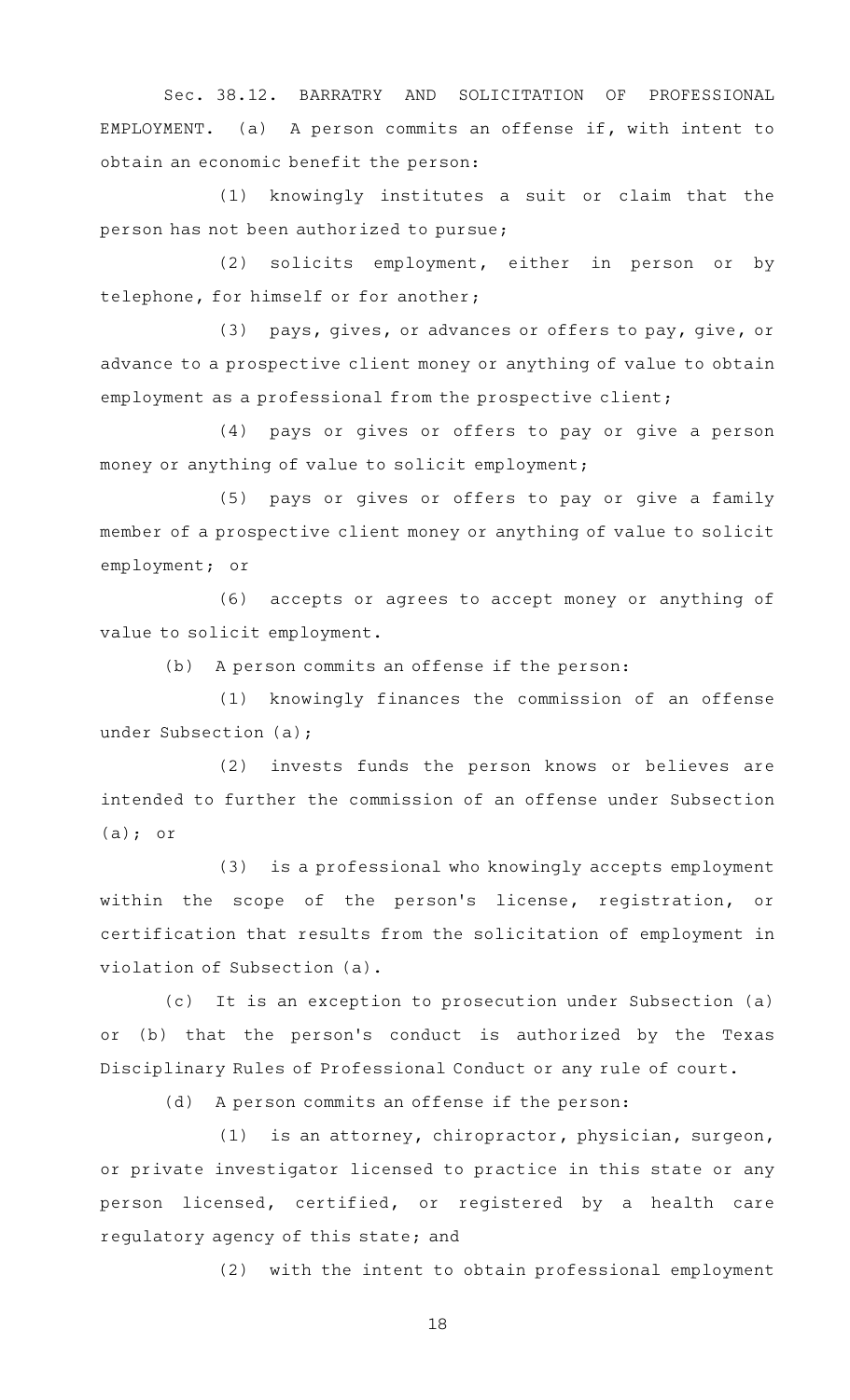for the person or for another, provides or knowingly permits to be provided to an individual who has not sought the person 's employment, legal representation, advice, or care a written communication or a solicitation, including a solicitation in person or by telephone, that:

(A) concerns an action for personal injury or wrongful death or otherwise relates to an accident or disaster involving the person to whom the communication or solicitation is provided or a relative of that person and that was provided before the 31st day after the date on which the accident or disaster occurred;

(B) concerns a specific matter and relates to legal representation and the person knows or reasonably should know that the person to whom the communication or solicitation is directed is represented by a lawyer in the matter;

(C) concerns a lawsuit of any kind, including an action for divorce, in which the person to whom the communication or solicitation is provided is a defendant or a relative of that person, unless the lawsuit in which the person is named as a defendant has been on file for more than 31 days before the date on which the communication or solicitation was provided;

(D) is provided or permitted to be provided by a person who knows or reasonably should know that the injured person or relative of the injured person has indicated a desire not to be contacted by or receive communications or solicitations concerning employment;

(E) involves coercion, duress, fraud, overreaching, harassment, intimidation, or undue influence; or

(F) contains a false, fraudulent, misleading, deceptive, or unfair statement or claim.

(e) For purposes of Subsection  $(d)$ (2)(D), a desire not to be contacted is presumed if an accident report reflects that such an indication has been made by an injured person or that person 's relative.

(f) An offense under Subsection (a) or (b) is a felony of the third degree.

(g) Except as provided by Subsection (h), an offense under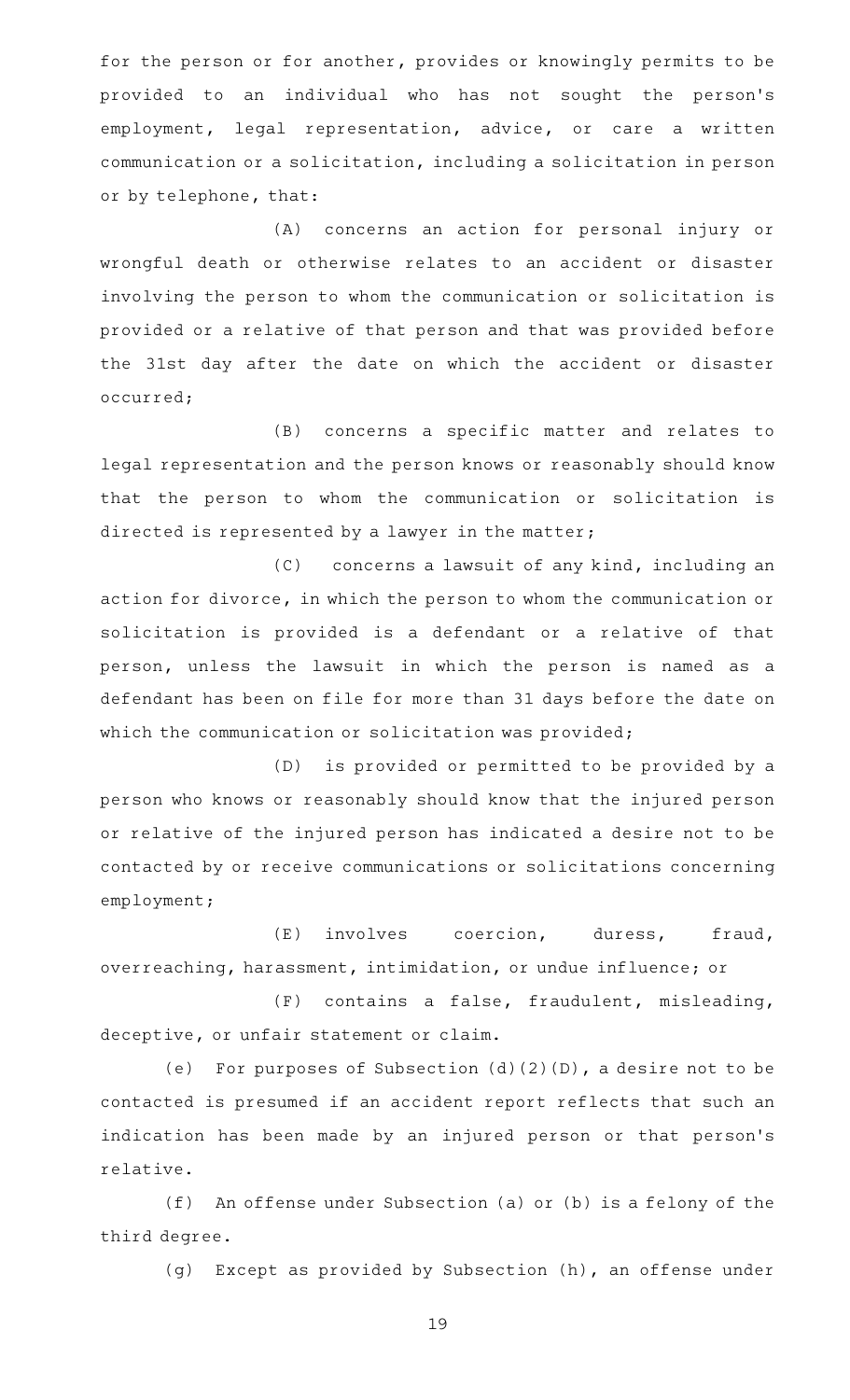Subsection (d) is a Class A misdemeanor.

(h) An offense under Subsection (d) is a felony of the third degree if it is shown on the trial of the offense that the defendant has previously been convicted under Subsection (d).

(i) Final conviction of felony barratry is a serious crime for all purposes and acts, specifically including the State Bar Rules and the Texas Rules of Disciplinary Procedure. Acts 1973, 63rd Leg., p. 883, ch. 399, Sec. 1, eff. Jan. 1, 1974.

Amended by Acts 1989, 71st Leg., ch. 866, Sec. 2, eff. Sept. 1, 1989; Acts 1993, 73rd Leg., ch. 723, Sec. 2, eff. Sept. 1, 1993; Acts 1993, 73rd Leg., ch. 900, Sec. 1.01, eff. Sept. 1, 1994; Acts 1997, 75th Leg., ch. 750, Sec. 2, eff. Sept. 1, 1997.

Amended by:

Acts 2009, 81st Leg., R.S., Ch. 1252 (H.B. [148](http://www.legis.state.tx.us/tlodocs/81R/billtext/html/HB00148F.HTM)), Sec. 1, eff. September 1, 2009.

Acts 2013, 83rd Leg., R.S., Ch. 315 (H.B. [1711](http://www.legis.state.tx.us/tlodocs/83R/billtext/html/HB01711F.HTM)), Sec. 3, eff. September 1, 2013.

Sec. 38.122. FALSELY HOLDING ONESELF OUT AS A LAWYER. (a) A person commits an offense if, with intent to obtain an economic benefit for himself or herself, the person holds himself or herself out as a lawyer, unless he or she is currently licensed to practice law in this state, another state, or a foreign country and is in good standing with the State Bar of Texas and the state bar or licensing authority of any and all other states and foreign countries where licensed.

(b) An offense under Subsection (a) of this section is a felony of the third degree.

(c) Final conviction of falsely holding oneself out to be a lawyer is a serious crime for all purposes and acts, specifically including the State Bar Rules.

Added by Acts 1993, 73rd Leg., ch. 723, Sec. 5, eff. Sept. 1, 1993.

Sec. 38.123. UNAUTHORIZED PRACTICE OF LAW. (a) A person commits an offense if, with intent to obtain an economic benefit for himself or herself, the person:

(1) contracts with any person to represent that person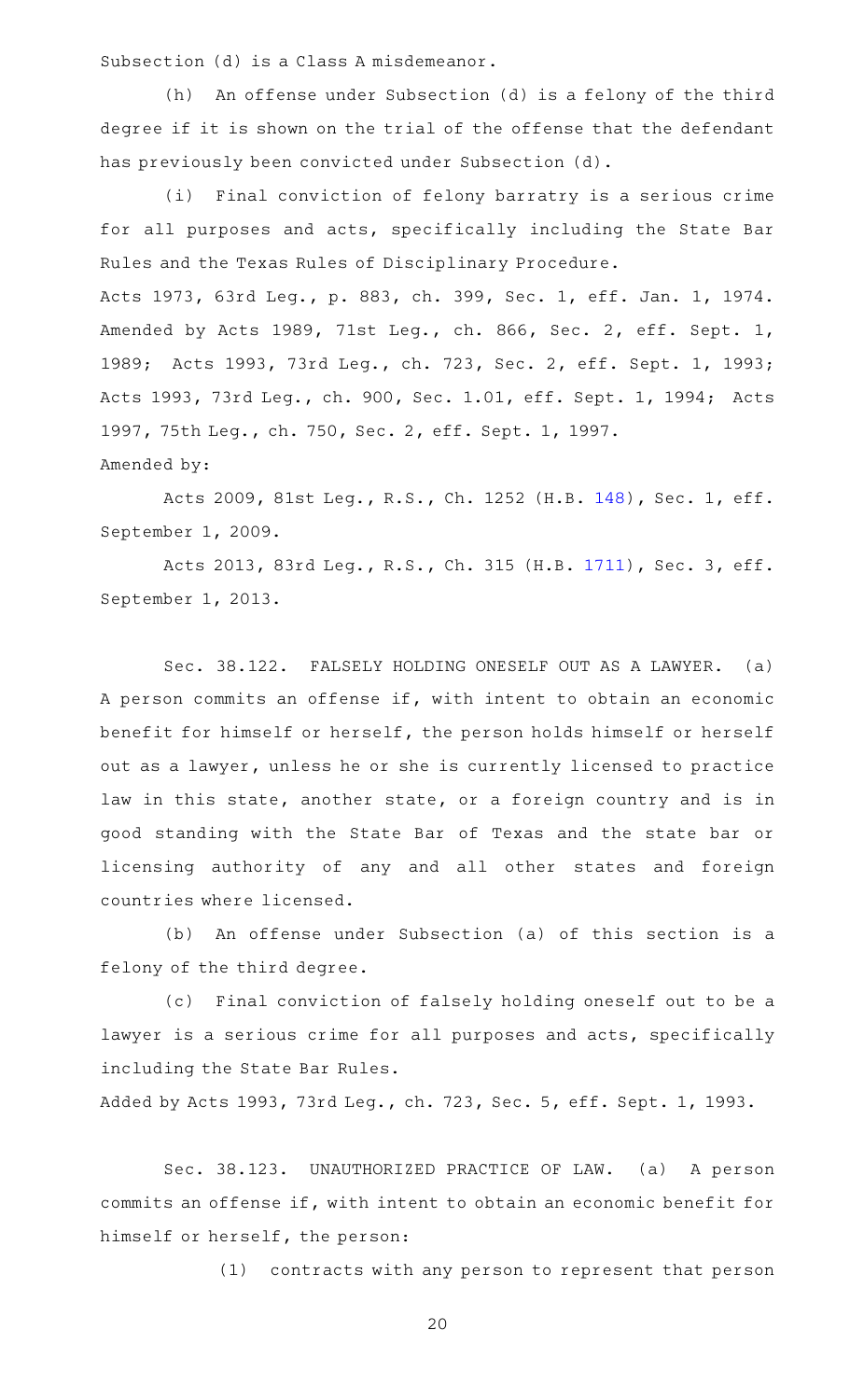with regard to personal causes of action for property damages or personal injury;

(2) advises any person as to the person's rights and the advisability of making claims for personal injuries or property damages;

(3) advises any person as to whether or not to accept an offered sum of money in settlement of claims for personal injuries or property damages;

(4) enters into any contract with another person to represent that person in personal injury or property damage matters on a contingent fee basis with an attempted assignment of a portion of the person 's cause of action; or

(5) enters into any contract with a third person which purports to grant the exclusive right to select and retain legal counsel to represent the individual in any legal proceeding.

(b) This section does not apply to a person currently licensed to practice law in this state, another state, or a foreign country and in good standing with the State Bar of Texas and the state bar or licensing authority of any and all other states and foreign countries where licensed.

(c) Except as provided by Subsection (d) of this section, an offense under Subsection (a) of this section is a Class A misdemeanor.

(d) An offense under Subsection (a) of this section is a felony of the third degree if it is shown on the trial of the offense that the defendant has previously been convicted under Subsection (a) of this section.

Added by Acts 1993, 73rd Leg., ch. 723, Sec. 5, eff. Sept. 1, 1993.

Sec. 38.13. HINDERING PROCEEDINGS BY DISORDERLY CONDUCT. (a) A person commits an offense if he intentionally hinders an official proceeding by noise or violent or tumultuous behavior or disturbance.

(b) A person commits an offense if he recklessly hinders an official proceeding by noise or violent or tumultuous behavior or disturbance and continues after explicit official request to desist.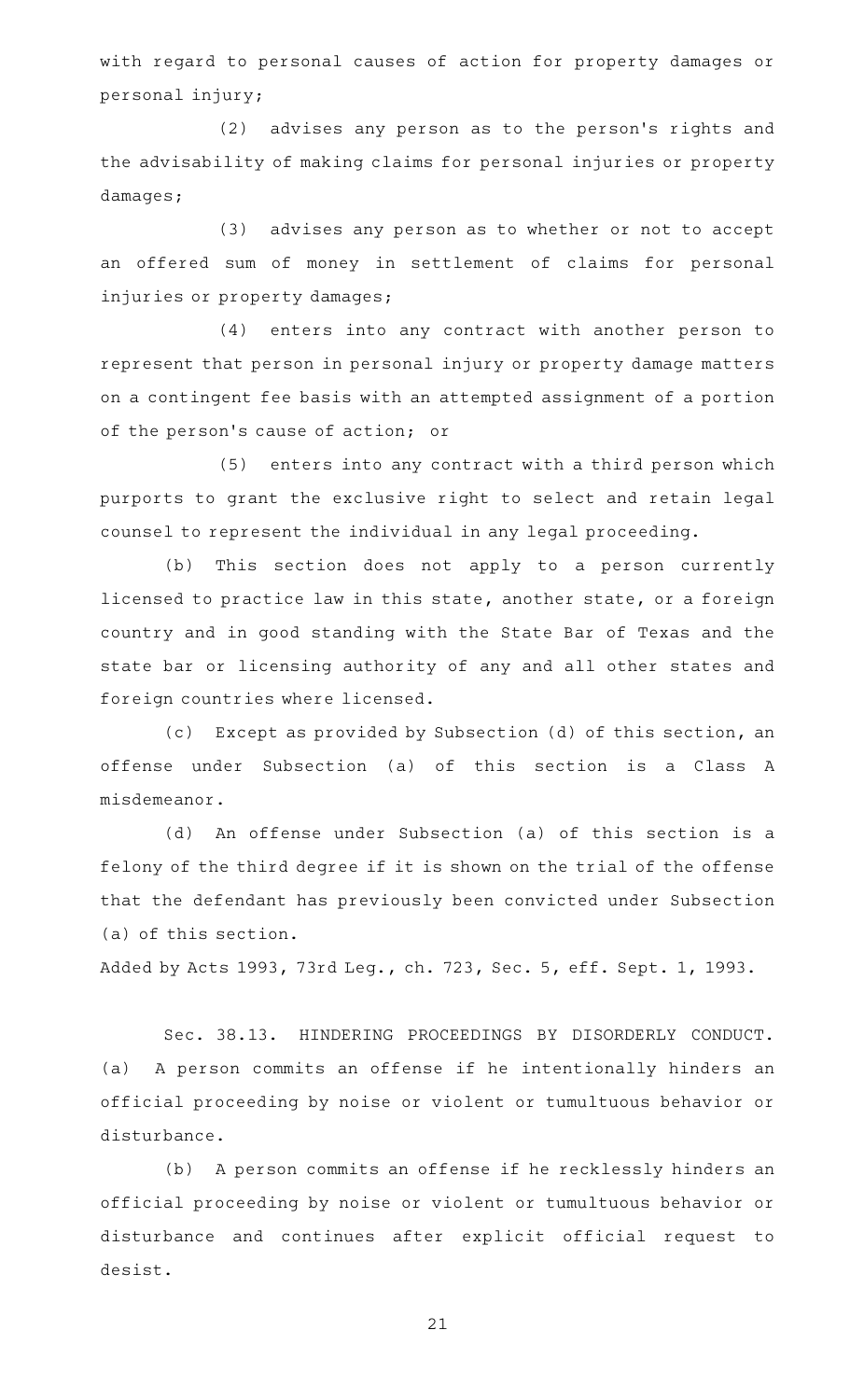(c) An offense under this section is a Class A misdemeanor. Added by Acts 1973, 63rd Leg., p. 833, ch. 399, Sec. 1, eff. Jan. 1, 1974. Amended by Acts 1993, 73rd Leg., ch. 900, Sec. 1.01, eff. Sept. 1, 1994.

Sec. 38.14. TAKING OR ATTEMPTING TO TAKE WEAPON FROM PEACE OFFICER, FEDERAL SPECIAL INVESTIGATOR, EMPLOYEE OR OFFICIAL OF CORRECTIONAL FACILITY, PAROLE OFFICER, COMMUNITY SUPERVISION AND CORRECTIONS DEPARTMENT OFFICER, OR COMMISSIONED SECURITY OFFICER. (a) In this section:

(1) "Firearm" has the meanings assigned by Section [46.01.](http://www.statutes.legis.state.tx.us/GetStatute.aspx?Code=PE&Value=46.01)

(2) "Stun gun" means a device designed to propel darts or other projectiles attached to wires that, on contact, will deliver an electrical pulse capable of incapacitating a person.

(3) "Commissioned security officer" has the meaning assigned by Section [1702.002\(](http://www.statutes.legis.state.tx.us/GetStatute.aspx?Code=OC&Value=1702.002)5), Occupations Code.

(b) A person commits an offense if the person intentionally or knowingly and with force takes or attempts to take from a peace officer, federal special investigator, employee or official of a correctional facility, parole officer, community supervision and corrections department officer, or commissioned security officer the officer 's, investigator 's, employee 's, or official 's firearm, nightstick, stun gun, or personal protection chemical dispensing device.

(c) The actor is presumed to have known that the peace officer, federal special investigator, employee or official of a correctional facility, parole officer, community supervision and corrections department officer, or commissioned security officer was a peace officer, federal special investigator, employee or official of a correctional facility, parole officer, community supervision and corrections department officer, or commissioned security officer if:

(1) the officer, investigator, employee, or official was wearing a distinctive uniform or badge indicating his employment; or

(2) the officer, investigator, employee, or official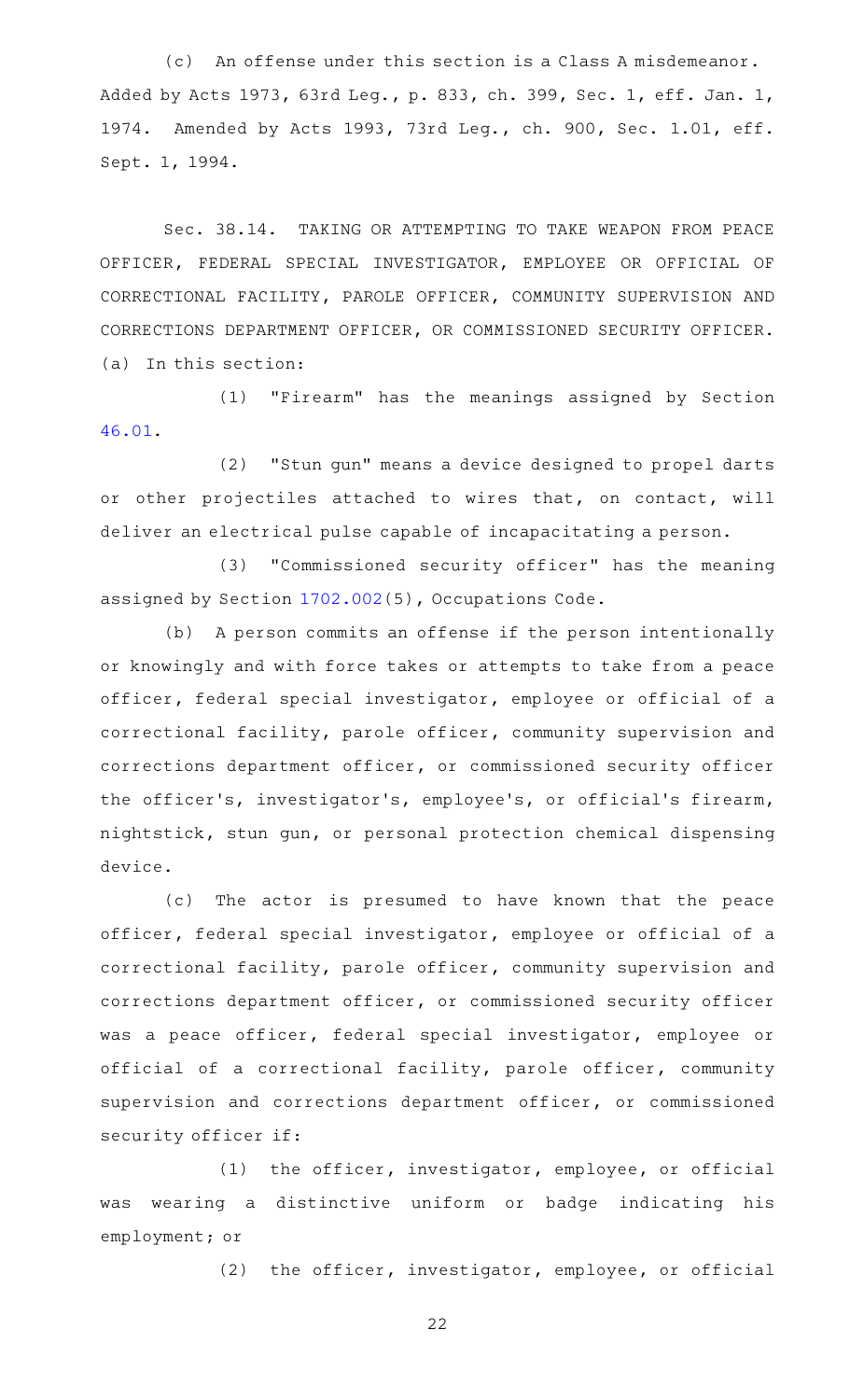identified himself as a peace officer, federal special investigator, employee or official of a correctional facility, parole officer, community supervision and corrections department officer, or commissioned security officer.

(d) It is a defense to prosecution under this section that the defendant took or attempted to take the weapon from a peace officer, federal special investigator, employee or official of a correctional facility, parole officer, community supervision and corrections department officer, or commissioned security officer who was using force against the defendant or another in excess of the amount of force permitted by law.

(e) An offense under this section is:

 $(1)$  a felony of the third degree, if the defendant took a weapon described by Subsection (b) from an officer, investigator, employee, or official described by that subsection; and

 $(2)$  a state jail felony, if the defendant attempted to take a weapon described by Subsection (b) from an officer, investigator, employee, or official described by that subsection. Added by Acts 1989, 71st Leg., ch. 986, Sec. 1, eff. Sept. 1, 1989. Renumbered from Penal Code Sec. 38.16 by Acts 1990, 71st Leg., 6th C.S., ch. 12, Sec. 2(25), eff. Sept. 6, 1990. Renumbered from Penal Code Sec. 38.17 and amended by Acts 1993, 73rd Leg., ch. 900, Sec. 1.01, eff. Sept. 1, 1994. Amended by Acts 1999, 76th Leg., ch. 714, Sec. 1, eff. Sept. 1, 1999; Acts 2001, 77th Leg., ch. 322, Sec. 1, eff. Sept. 1, 2001.

Amended by:

Acts 2005, 79th Leg., Ch. 1201 (H.B. [582](http://www.legis.state.tx.us/tlodocs/79R/billtext/html/HB00582F.HTM)), Sec. 1, eff. September 1, 2005.

Acts 2009, 81st Leg., R.S., Ch. 394 (H.B. [1721](http://www.legis.state.tx.us/tlodocs/81R/billtext/html/HB01721F.HTM)), Sec. 2, eff. September 1, 2009.

Acts 2009, 81st Leg., R.S., Ch. 942 (H.B. [3147](http://www.legis.state.tx.us/tlodocs/81R/billtext/html/HB03147F.HTM)), Sec. 1, eff. September 1, 2009.

Acts 2009, 81st Leg., R.S., Ch. 942 (H.B. [3147](http://www.legis.state.tx.us/tlodocs/81R/billtext/html/HB03147F.HTM)), Sec. 2, eff. September 1, 2009.

Acts 2009, 81st Leg., R.S., Ch. 942 (H.B. [3147](http://www.legis.state.tx.us/tlodocs/81R/billtext/html/HB03147F.HTM)), Sec. 3, eff. September 1, 2009.

Acts 2011, 82nd Leg., R.S., Ch. 839 (H.B. [3423](http://www.legis.state.tx.us/tlodocs/82R/billtext/html/HB03423F.HTM)), Sec. 5, eff.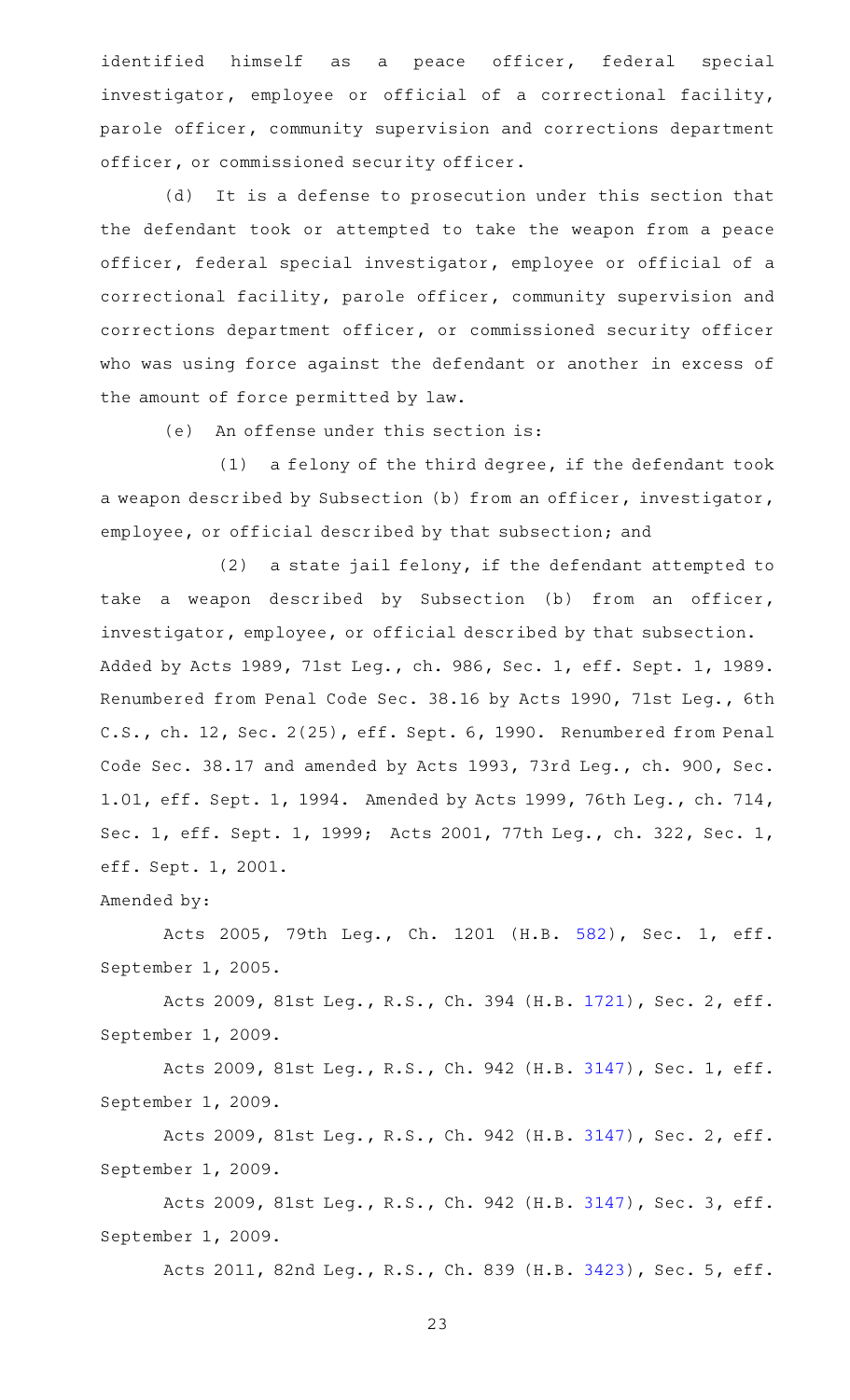September 1, 2011.

Acts 2011, 82nd Leg., R.S., Ch. 839 (H.B. [3423](http://www.legis.state.tx.us/tlodocs/82R/billtext/html/HB03423F.HTM)), Sec. 6, eff. September 1, 2011.

Acts 2019, 86th Leg., R.S., Ch. 647 (S.B. [1754](http://www.legis.state.tx.us/tlodocs/86R/billtext/html/SB01754F.HTM)), Sec. 1, eff. September 1, 2019.

Sec. 38.15. INTERFERENCE WITH PUBLIC DUTIES. (a) A person commits an offense if the person with criminal negligence interrupts, disrupts, impedes, or otherwise interferes with:

(1) a peace officer while the peace officer is performing a duty or exercising authority imposed or granted by law;

(2) a person who is employed to provide emergency medical services including the transportation of ill or injured persons while the person is performing that duty;

(3) a fire fighter, while the fire fighter is fighting a fire or investigating the cause of a fire;

 $(4)$  an animal under the supervision of a peace officer, corrections officer, or jailer, if the person knows the animal is being used for law enforcement, corrections, prison or jail security, or investigative purposes;

(5) the transmission of a communication over a citizen 's band radio channel, the purpose of which communication is to inform or inquire about an emergency;

(6) an officer with responsibility for animal control in a county or municipality, while the officer is performing a duty or exercising authority imposed or granted under Chapter [821](http://www.statutes.legis.state.tx.us/GetStatute.aspx?Code=HS&Value=821) or [822,](http://www.statutes.legis.state.tx.us/GetStatute.aspx?Code=HS&Value=822) Health and Safety Code; or

 $(7)$  a person who:

(A) has responsibility for assessing, enacting, or enforcing public health, environmental, radiation, or safety measures for the state or a county or municipality;

(B) is investigating a particular site as part of the person's responsibilities under Paragraph (A);

(C) is acting in accordance with policies and procedures related to the safety and security of the site described by Paragraph (B); and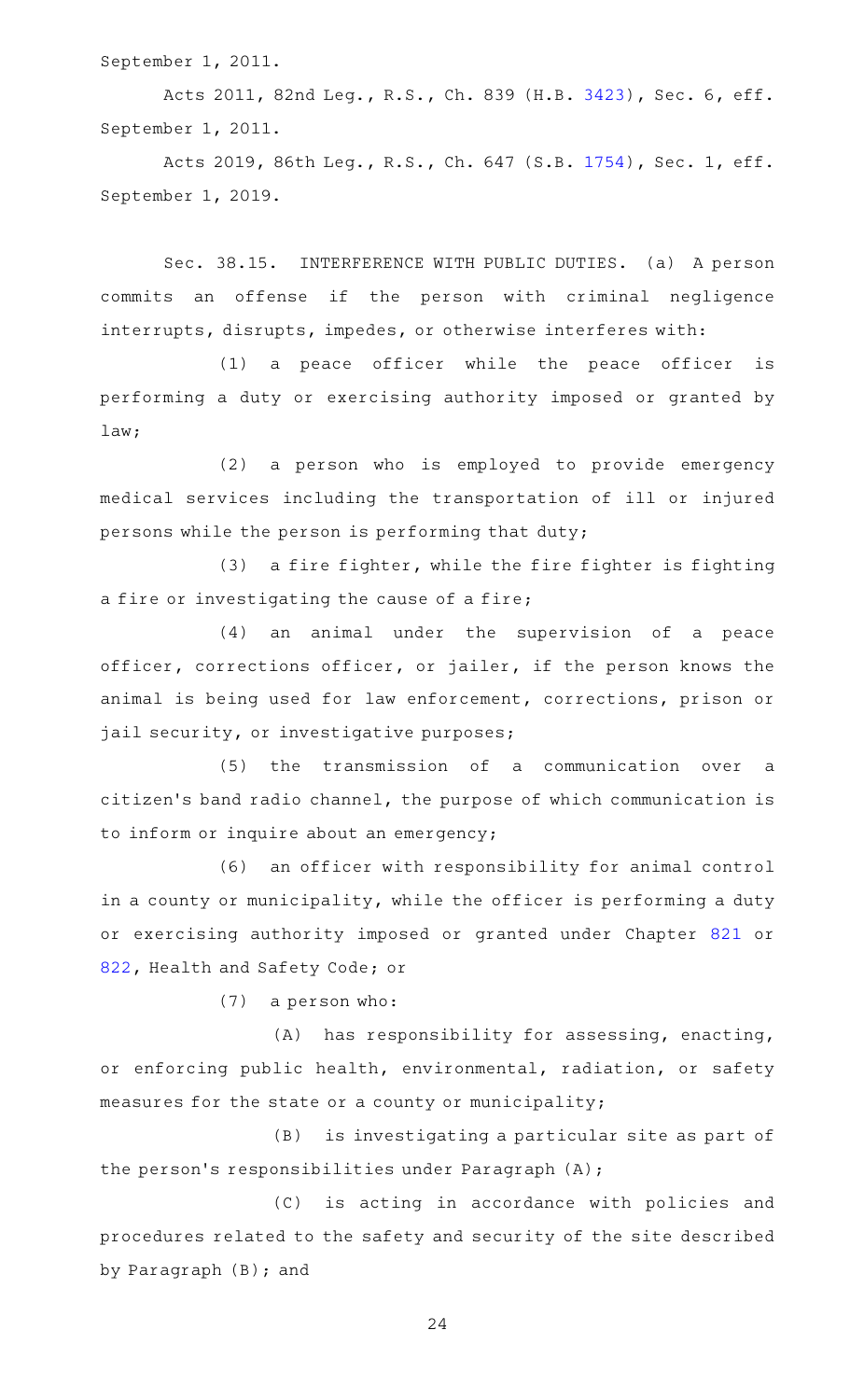(D) is performing a duty or exercising authority imposed or granted under the Agriculture Code, Health and Safety Code, Occupations Code, or Water Code.

(b) An offense under this section is a Class B misdemeanor.

(c) It is a defense to prosecution under Subsection (a)(1) that the conduct engaged in by the defendant was intended to warn a person operating a motor vehicle of the presence of a peace officer who was enforcing Subtitle C, Title 7, Transportation Code.

(d) It is a defense to prosecution under this section that the interruption, disruption, impediment, or interference alleged consisted of speech only.

 $(d-1)$  Except as provided by Subsection  $(d-2)$ , in a prosecution for an offense under Subsection (a)(1), there is a rebuttable presumption that the actor interferes with a peace officer if it is shown on the trial of the offense that the actor intentionally disseminated the home address, home telephone number, emergency contact information, or social security number of the officer or a family member of the officer or any other information that is specifically described by Section [552.117\(](http://www.statutes.legis.state.tx.us/GetStatute.aspx?Code=GV&Value=552.117)a), Government Code.

 $(d-2)$  The presumption in Subsection  $(d-1)$  does not apply to information disseminated by:

(1) a radio or television station that holds a license issued by the Federal Communications Commission; or

 $(2)$  a newspaper that is:

(A) a free newspaper of general circulation or qualified to publish legal notices;

(B) published at least once a week; and

(C) available and of interest to the general public.

(e) In this section, "emergency" means a condition or circumstance in which an individual is or is reasonably believed by the person transmitting the communication to be in imminent danger of serious bodily injury or in which property is or is reasonably believed by the person transmitting the communication to be in imminent danger of damage or destruction.

Added by Acts 1989, 71st Leg., ch. 1162, Sec. 1, eff. Sept. 1, 1989.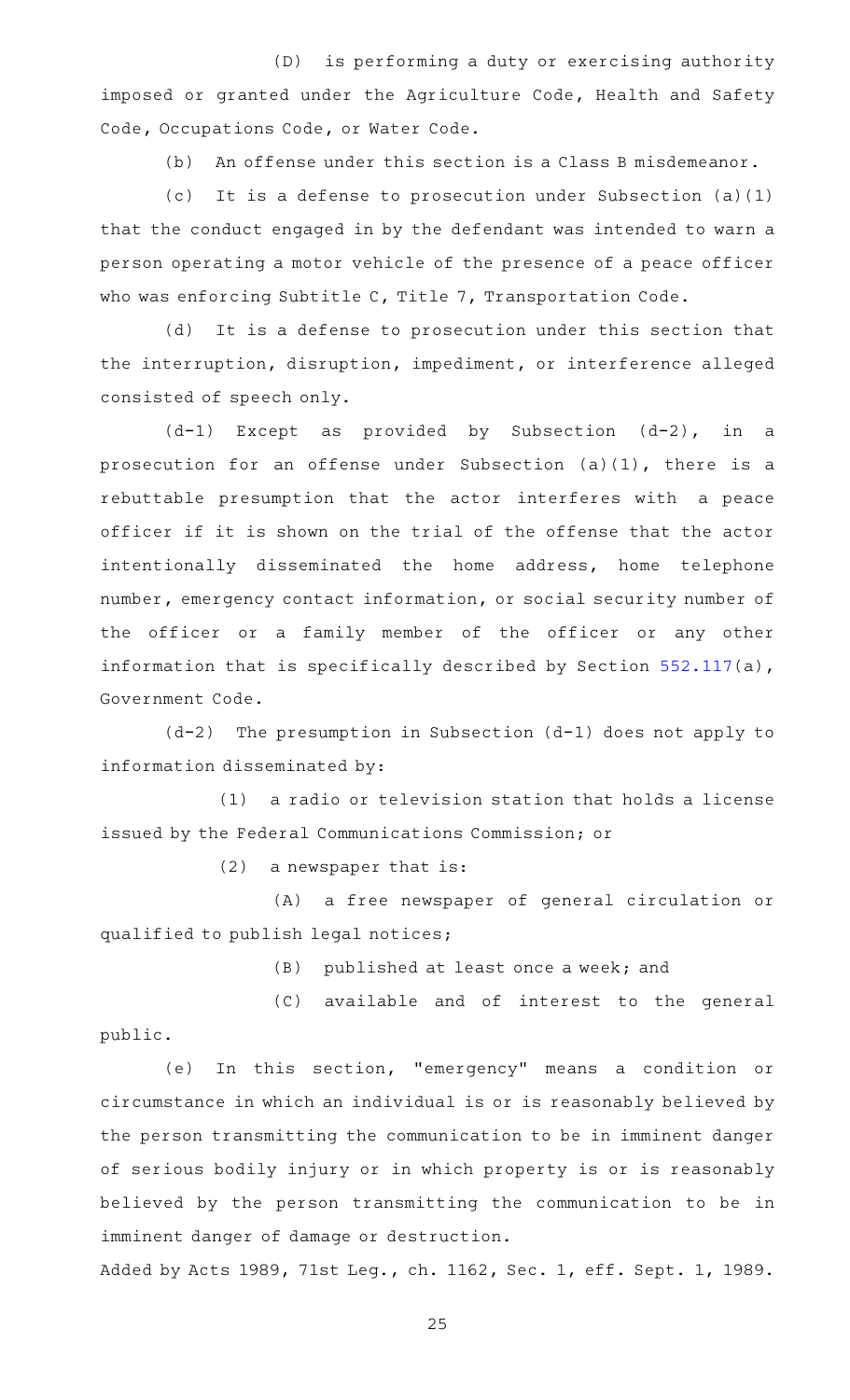Renumbered from Penal Code Sec. 38.16 by Acts 1990, 71st Leg., 6th C.S., ch. 12, Sec. 2(26), eff. Sept. 6, 1990. Renumbered from Penal Code Sec. 38.18 and amended by Acts 1993, 73rd Leg., ch. 900, Sec. 1.01, eff. Sept. 1, 1994. Amended by Acts 1997, 75th Leg., ch. 165, Sec. 30.241, eff. Sept. 1, 1997.

Amended by:

Acts 2005, 79th Leg., Ch. 1212 (H.B. [825](http://www.legis.state.tx.us/tlodocs/79R/billtext/html/HB00825F.HTM)), Sec. 1, eff. September 1, 2005.

Acts 2007, 80th Leg., R.S., Ch. 1251 (H.B. [2703](http://www.legis.state.tx.us/tlodocs/80R/billtext/html/HB02703F.HTM)), Sec. 1, eff. September 1, 2007.

Acts 2015, 84th Leg., R.S., Ch. 519 (H.B. [1061](http://www.legis.state.tx.us/tlodocs/84R/billtext/html/HB01061F.HTM)), Sec. 1, eff. September 1, 2015.

Sec. 38.151. INTERFERENCE WITH POLICE SERVICE ANIMALS. (a) In this section:

(1) "Area of control" includes a vehicle, trailer, kennel, pen, or yard.

(2) "Handler or rider" means a peace officer, corrections officer, or jailer who is specially trained to use a police service animal for law enforcement, corrections, prison or jail security, or investigative purposes.

(3) "Police service animal" means a dog, horse, or other domesticated animal that is specially trained for use by a handler or rider.

(b) A person commits an offense if the person recklessly:

(1) taunts, torments, or strikes a police service animal;

(2) throws an object or substance at a police service animal;

(3) interferes with or obstructs a police service animal or interferes with or obstructs the handler or rider of a police service animal in a manner that:

(A) inhibits or restricts the handler's or rider 's control of the animal; or

(B) deprives the handler or rider of control of the animal;

(4) releases a police service animal from its area of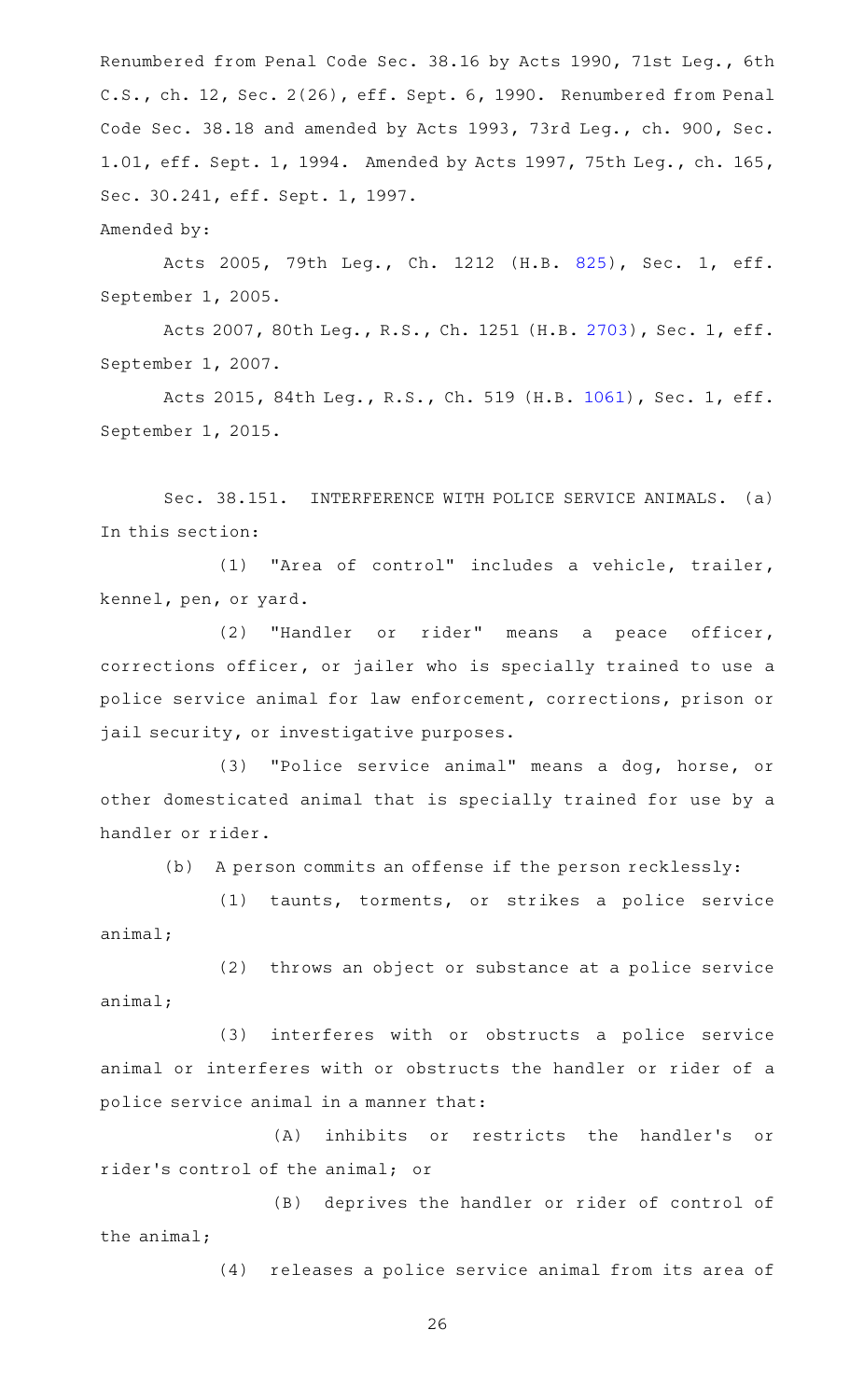control;

(5) enters the area of control of a police service animal without the effective consent of the handler or rider, including placing food or any other object or substance into that area;

(6) injures or kills a police service animal; or

(7) engages in conduct likely to injure or kill a police service animal, including administering or setting a poison, trap, or any other object or substance.

(c) An offense under this section is:

(1) a Class C misdemeanor if the person commits an offense under Subsection (b)(1);

(2) a Class B misdemeanor if the person commits an offense under Subsection (b)(2);

(3) a Class A misdemeanor if the person commits an offense under Subsection (b)(3), (4), or (5);

 $(4)$  except as provided by Subdivision (5), a state jail felony if the person commits an offense under Subsection (b)(6) or (7) by injuring a police service animal or by engaging in conduct likely to injure the animal; or

(5) a felony of the second degree if the person commits an offense under Subsection (b)(6) or (7) by:

(A) killing a police service animal or engaging in conduct likely to kill the animal;

(B) injuring a police service animal in a manner that materially and permanently affects the ability of the animal to perform as a police service animal; or

(C) engaging in conduct likely to injure a police service animal in a manner that would materially and permanently affect the ability of the animal to perform as a police service animal.

Added by Acts 2001, 77th Leg., ch. 979, Sec. 1, eff. Sept. 1, 2001. Amended by:

Acts 2007, 80th Leg., R.S., Ch. 1331 (S.B. [1562](http://www.legis.state.tx.us/tlodocs/80R/billtext/html/SB01562F.HTM)), Sec. 5, eff. September 1, 2007.

Sec. 38.152. INTERFERENCE WITH RADIO FREQUENCY LICENSED TO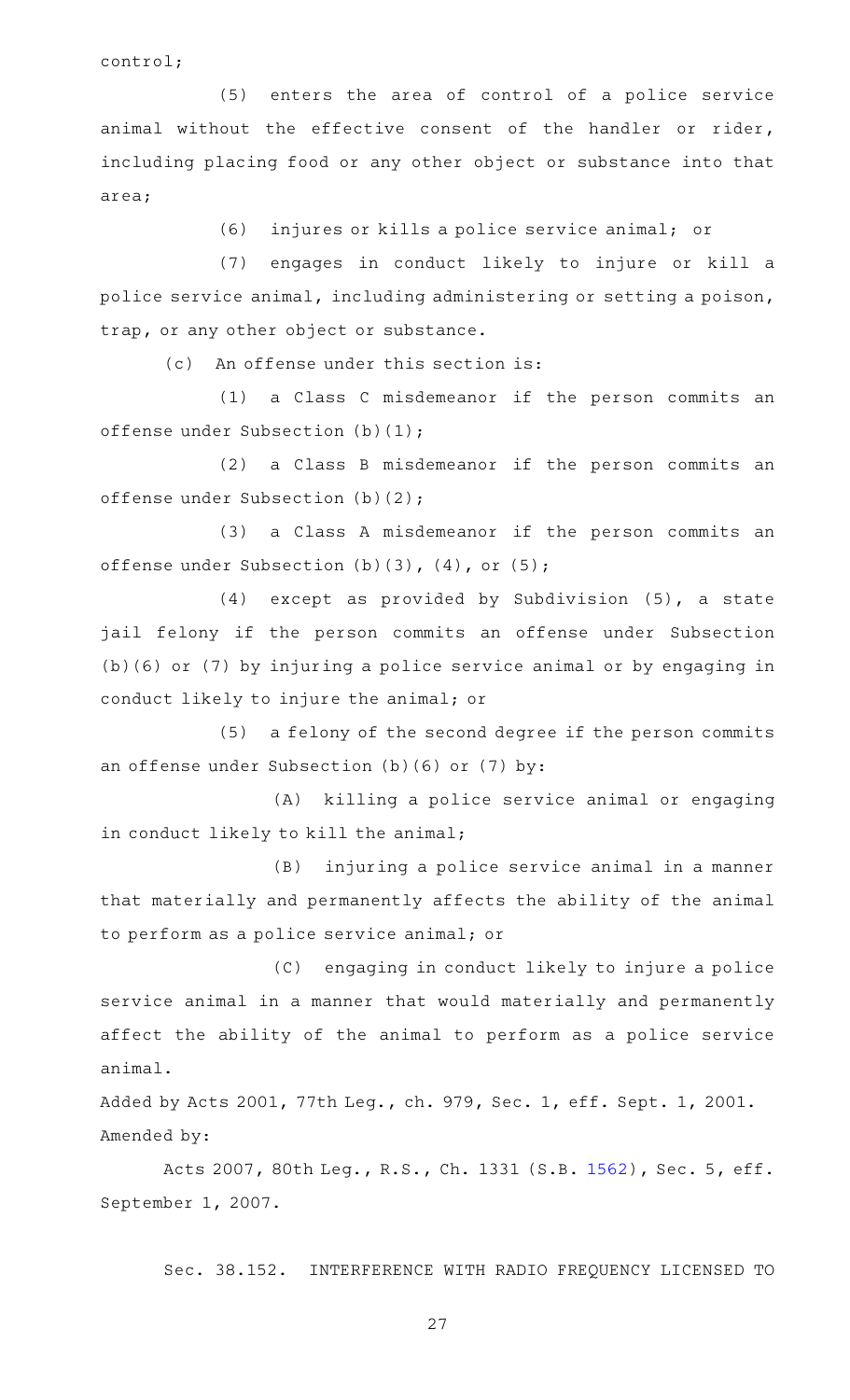GOVERNMENT ENTITY. (a) A person commits an offense if, without the effective consent of the law enforcement agency, fire department, or emergency medical services provider, the person intentionally interrupts, disrupts, impedes, jams, or otherwise interferes with a radio frequency that is licensed by the Federal Communications Commission to a government entity and is used by the law enforcement agency, fire department, or emergency medical services provider.

(b) An offense under this section is a Class A misdemeanor, except that the offense is a state jail felony if the actor committed the offense with the intent to:

(1) facilitate the commission of another offense; or

(2) interfere with the ability of a law enforcement agency, a fire department, or an emergency medical services provider to respond to an emergency.

 $(c)$  In this section:

(1) "Emergency" has the meaning assigned by Section [38.15.](http://www.statutes.legis.state.tx.us/GetStatute.aspx?Code=PE&Value=38.15)

(2) "Emergency medical services provider" has the meaning assigned by Section [773.003](http://www.statutes.legis.state.tx.us/GetStatute.aspx?Code=HS&Value=773.003), Health and Safety Code.

(3) "Law enforcement agency" has the meaning assigned by Article [59.01,](http://www.statutes.legis.state.tx.us/GetStatute.aspx?Code=CR&Value=59.01) Code of Criminal Procedure.

(d) If conduct constituting an offense under this section also constitutes an offense under another section of this code, the actor may be prosecuted under either section or under both sections.

Added by Acts 2009, 81st Leg., R.S., Ch. 1222 (S.B. [1273\)](http://www.legis.state.tx.us/tlodocs/81R/billtext/html/SB01273F.HTM), Sec. 1, eff. September 1, 2009.

Sec. 38.16. PREVENTING EXECUTION OF CIVIL PROCESS. (a) A person commits an offense if he intentionally or knowingly by words or physical action prevents the execution of any process in a civil cause.

(b) It is an exception to the application of this section that the actor evaded service of process by avoiding detection.

(c) An offense under this section is a Class C misdemeanor. Added by Acts 1995, 74th Leg., ch. 318, Sec. 13, eff. Sept. 1, 1995.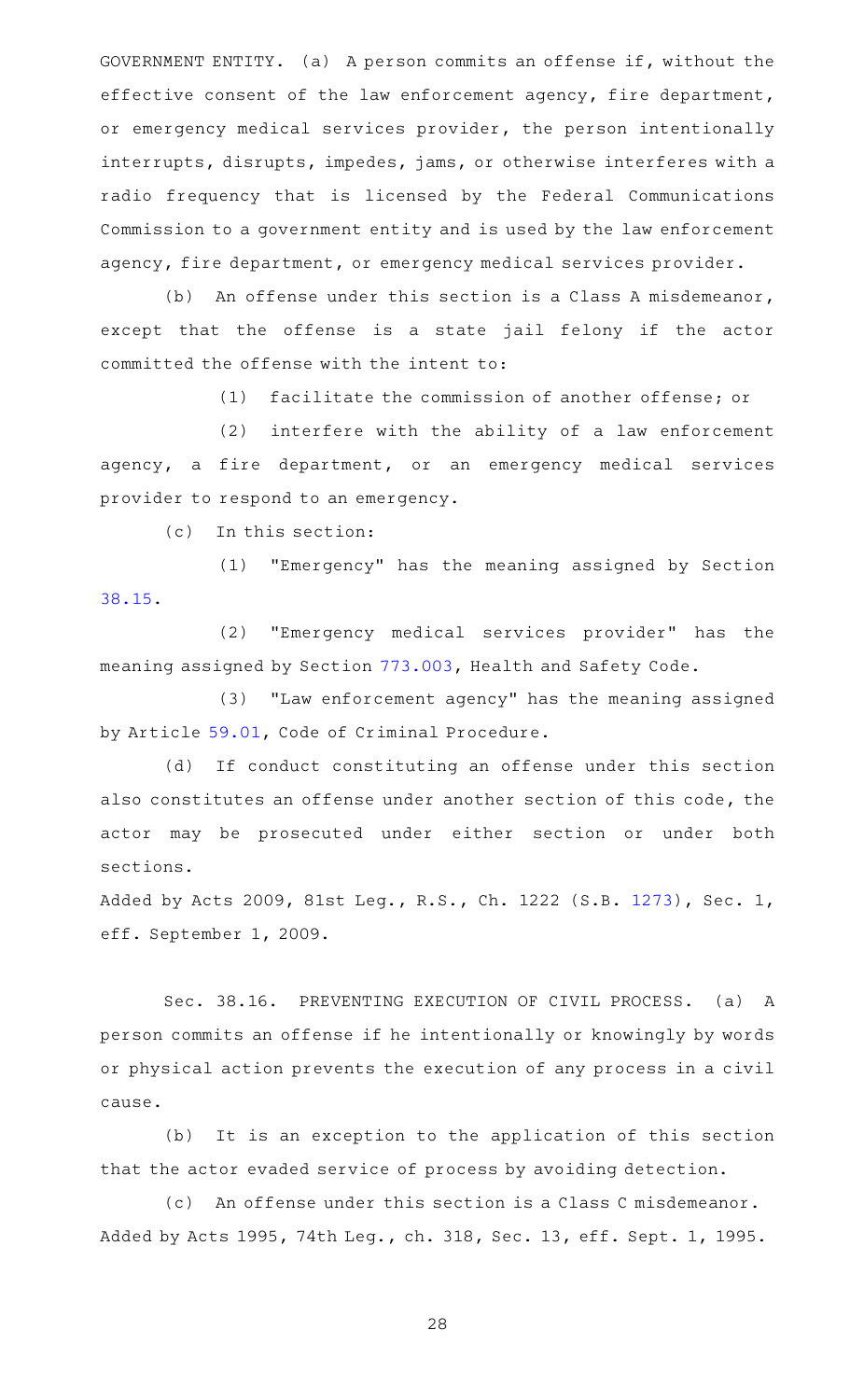Sec. 38.17. FAILURE TO STOP OR REPORT AGGRAVATED SEXUAL ASSAULT OF CHILD. (a) A person, other than a person who has a relationship with a child described by Section [22.04](http://www.statutes.legis.state.tx.us/GetStatute.aspx?Code=PE&Value=22.04)(b), commits an offense if:

(1) the actor observes the commission or attempted commission of an offense prohibited by Section [21.02](http://www.statutes.legis.state.tx.us/GetStatute.aspx?Code=PE&Value=21.02) or [22.021](http://www.statutes.legis.state.tx.us/GetStatute.aspx?Code=PE&Value=22.021)(a)(2)(B) under circumstances in which a reasonable person would believe that an offense of a sexual or assaultive nature was being committed or was about to be committed against the child;

 $(2)$  the actor fails to assist the child or immediately report the commission of the offense to a peace officer or law enforcement agency; and

(3) the actor could assist the child or immediately report the commission of the offense without placing the actor in danger of suffering serious bodily injury or death.

(b) An offense under this section is a Class A misdemeanor. Added by Acts 1999, 76th Leg., ch. 1344, Sec. 1, eff. Sept. 1, 1999. Amended by:

Acts 2007, 80th Leg., R.S., Ch. 593 (H.B. [8\)](http://www.legis.state.tx.us/tlodocs/80R/billtext/html/HB00008F.HTM), Sec. 3.50, eff. September 1, 2007.

Sec. 38.171. FAILURE TO REPORT FELONY. (a) A person commits an offense if the person:

(1) observes the commission of a felony under circumstances in which a reasonable person would believe that an offense had been committed in which serious bodily injury or death may have resulted; and

(2) fails to immediately report the commission of the offense to a peace officer or law enforcement agency under circumstances in which:

(A) a reasonable person would believe that the commission of the offense had not been reported; and

(B) the person could immediately report the commission of the offense without placing himself or herself in danger of suffering serious bodily injury or death.

(b) An offense under this section is a Class A misdemeanor. Added by Acts 2003, 78th Leg., ch. 1009, Sec. 2, eff. Sept. 1, 2003.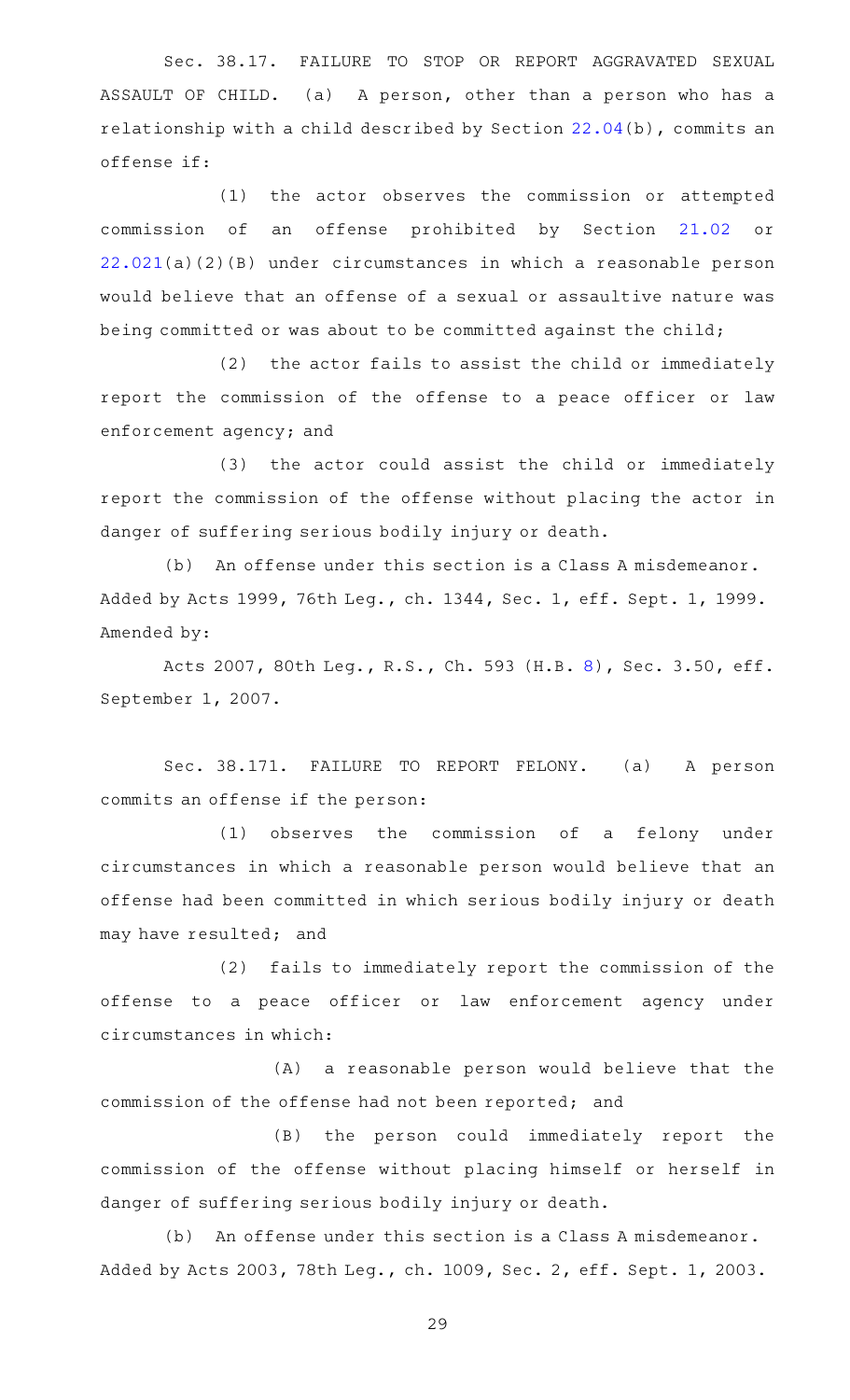Sec. 38.18. USE OF ACCIDENT REPORT INFORMATION AND OTHER INFORMATION FOR PECUNIARY GAIN. (a) This section applies to:

(1) information described by Section  $550.065(a)$  $550.065(a)$ , Transportation Code;

(2) information reported under Chapter [772,](http://www.statutes.legis.state.tx.us/GetStatute.aspx?Code=HS&Value=772) Health and Safety Code, other than information that is confidential under that chapter; and

 $(3)$  information contained in a dispatch log, a towing record, or a record of a 9-1-1 service provider, other than information that is confidential under Chapter [772,](http://www.statutes.legis.state.tx.us/GetStatute.aspx?Code=HS&Value=772) Health and Safety Code.

 $(b)$  A person commits an offense if:

 $(1)$  the person obtains information described by Subsection (a) from the Department of Public Safety of the State of Texas or other governmental entity; and

(2) the information is subsequently used for the direct solicitation of business or employment for pecuniary gain by:

- $(A)$  the person;
- (B) an agent or employee of the person; or

(C) the person on whose behalf the information was requested.

(c)AAA person who employs or engages another to obtain information described by Subsection (a) from the Department of Public Safety or other governmental entity commits an offense if the person subsequently uses the information for direct solicitation of business or employment for pecuniary gain.

(d) An offense under this section is a Class B misdemeanor. Added by Acts 2001, 77th Leg., ch. 1032, Sec. 1, eff. Sept. 1, 2001.

Sec. 38.19. FAILURE TO PROVIDE NOTICE AND REPORT OF DEATH OF RESIDENT OF INSTITUTION. (a) A superintendent or general manager of an institution commits an offense if, as required by Article [49.24](http://www.statutes.legis.state.tx.us/GetStatute.aspx?Code=CR&Value=49.24) or [49.25,](http://www.statutes.legis.state.tx.us/GetStatute.aspx?Code=CR&Value=49.25) Code of Criminal Procedure, the person fails to:

 $(1)$  provide notice of the death of an individual under the care, custody, or control of or residing in the institution;